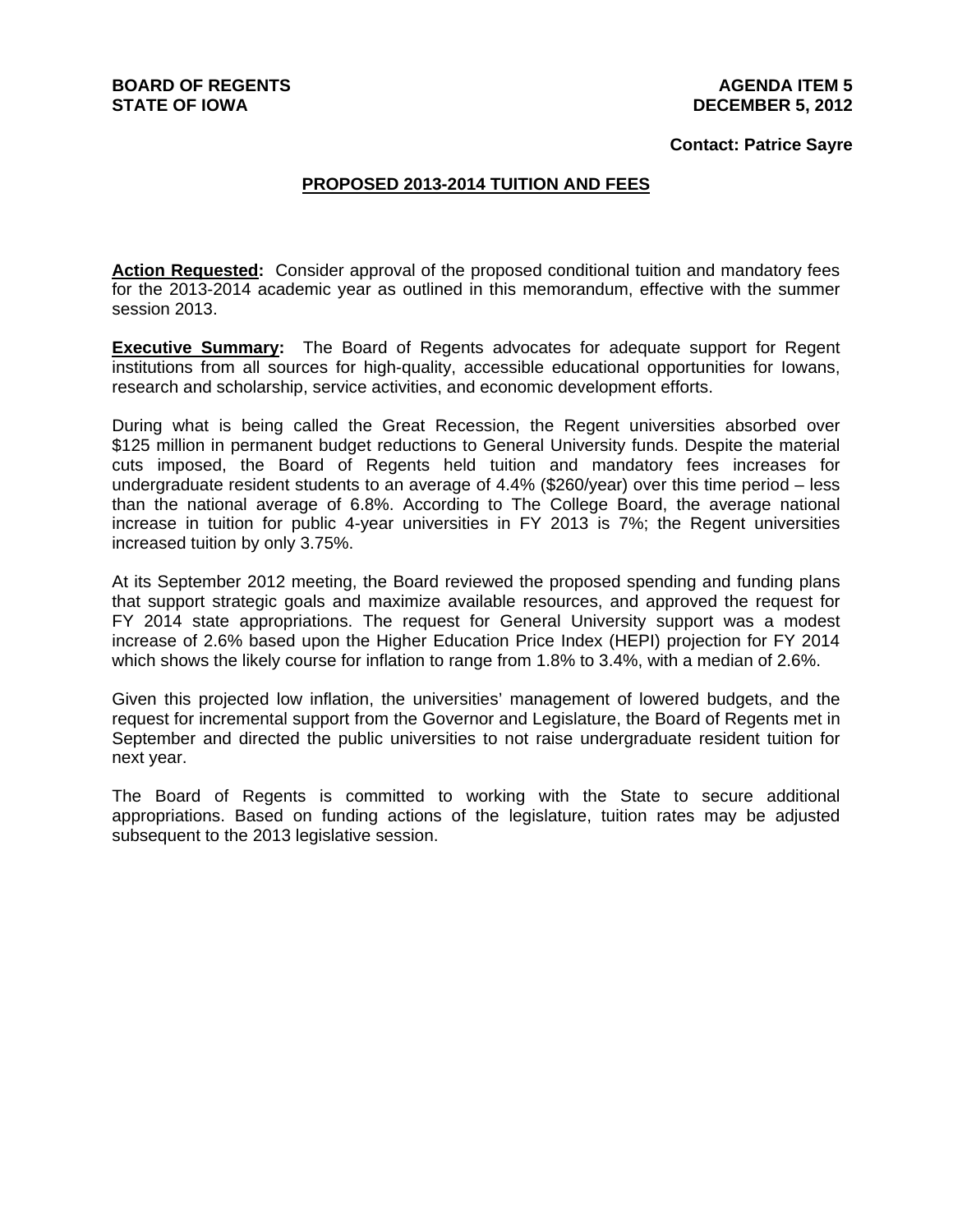# **BOARD OF REGENTS**<br>STATE OF IOWA **AGENDA ITEM 5 STATE OF IOWA**

### **Regent Tuition and Mandatory Fees Proposed Academic Year 2013-14**

| <b>UNDERGRADUATE</b>                             |                       | <b>Base Tuition</b>    |                          |                             |                      | <b>Mandatory Fees</b>                  |                          |                |                        | <b>Total Base Tuition and</b><br>All Mandatory Fees        |                  |                             |
|--------------------------------------------------|-----------------------|------------------------|--------------------------|-----------------------------|----------------------|----------------------------------------|--------------------------|----------------|------------------------|------------------------------------------------------------|------------------|-----------------------------|
|                                                  | 2012-13               | 2013-14                | Incr                     | % Incr                      | 2012-13              | 2013-14                                | Incr                     | % Inci         | 2012-13                | 2013-14                                                    | \$ Incr          | % Incr                      |
| <b>UNIVERSITY OF IOWA</b>                        |                       |                        |                          |                             |                      |                                        |                          |                |                        |                                                            |                  |                             |
| Resident <sup>1</sup><br>Nonresident             | 6,678.00<br>24,900.00 | 6,678.00<br>25,548.00  | 648.00                   | 0.00%<br>2.60%              | 1,379.00<br>1,379.00 | 1,383.00<br>1,383.00                   | 4.00<br>4.00             | 0.28%<br>0.28% | 8,057.00<br>26,279.00  | 8,061.00<br>26,931.00                                      | 4.00<br>652.00   | 0.05%<br>2.48%              |
| <b>IOWA STATE UNIVERSITY</b>                     |                       |                        |                          |                             |                      |                                        |                          |                |                        |                                                            |                  |                             |
| Resident                                         | 6,648.00              | 6,648.00               |                          | 0.00%                       | 1,077.60             | 1,077.60                               |                          | 0.00%          | 7.725.60               | 7,725.60                                                   |                  | 0.00%                       |
| Nonresident                                      | 18,760.00             | 19,200.00              | 440.00                   | 2.35%                       | 1,077.60             | 1,077.60                               |                          | 0.00%          | 19,837.60              | 20,277.60                                                  | 440.00           | 2.22%                       |
| UNIVERSITY OF NORTHERN IOWA                      |                       |                        |                          |                             |                      |                                        |                          |                |                        |                                                            |                  |                             |
| Resident                                         | 6.648.00              | 6,648.00               |                          | 0.00%                       | 987.00               | 1,037.00                               | 50.00                    | 5.07%          | 7,635.00               | 7,685.00                                                   |                  | 50.00 0.65%                 |
| Nonresident                                      | 15,734.00             | 16,144.00              | 410.00                   | 2.60%                       | 987.00               | 1,037.00                               | 50.00                    | 5.07%          | 16,721.00              | 17.181.00                                                  | 460.00           | 2.75%                       |
| <b>UNDERGRADUATE</b>                             |                       | <b>Base Tuition</b>    |                          |                             |                      | <b>Mandatory Fees</b>                  |                          |                |                        | <b>Total Base Tuition and</b><br><b>All Mandatory Fees</b> |                  |                             |
| <b>Division Differentials</b>                    | 2012-13               | 2013-14                | Incr                     | % Incr                      | 2012-13              | 2013-14                                | Incr                     | % Incı         | 2012-13                | 2013-14                                                    | \$ Incr          | % Incr                      |
| UNIVERSITY OF IOWA                               |                       |                        |                          |                             |                      |                                        |                          |                |                        |                                                            |                  |                             |
| <b>Business lower division</b><br>Resident       | 7,678.00              | 7,678.00               |                          | 0.0%                        | 1,535.00             | 1,539.00                               | 4.00                     | 0.3%           | 9.213.00               | 9,217.00                                                   | 4.00             | 0.04%                       |
| Nonresident                                      | 25,900.00             | 26,574.00              | 674.00                   | 2.6%                        | 1,535.00             | 1,539.00                               | 4.00                     | 0.3%           | 27,435.00              | 28,113.00                                                  | 678.00           | 2.47%                       |
| <b>Business upper division</b>                   |                       |                        |                          |                             |                      |                                        |                          |                |                        |                                                            |                  |                             |
| Resident<br>Nonresident                          | 8,980.00<br>27,302.00 | 8.980.00<br>28,012.00  | 710.00                   | 0.0%<br>2.6%                | 1535.00<br>1535.00   | 1539.00<br>1539.00                     | 4.00<br>4.00             | 0.3%<br>0.3%   | 10,515.00<br>28,837.00 | 10,519.00<br>29,551.00                                     | 4.00<br>714.00   | 0.04%<br>2.48%              |
| <b>Engineering freshman</b>                      |                       |                        |                          |                             |                      |                                        |                          |                |                        |                                                            |                  |                             |
| Resident                                         | 6,678.00              | 6,678.00               |                          | 0.0%                        | 1590.00              | 1594.00                                | 4.00                     | 0.3%           | 8.268.00               | 8,272.00                                                   | 4.00             | 0.05%                       |
| Nonresident<br><b>Engineering sophomore</b>      | 24,900.00             | 25,548.00              | 648.00                   | 2.6%                        | 1590.00              | 1594.00                                | 4.00                     | 0.3%           | 26,490.00              | 27,142.00                                                  | 652.00           | 2.46%                       |
| Resident                                         | 7,716.00              | 7,716.00               |                          | 0.0%                        | 1590.00              | 1594.00                                | 4.00                     | 0.3%           | 9,306.00               | 9,310.00                                                   | 4.00             | 0.04%                       |
| Nonresident                                      | 25,946.00             | 26,622.00              | 676.00                   | 2.6%                        | 1590.00              | 1594.00                                | 4.00                     | 0.3%           | 27,536.00              | 28,216.00                                                  | 680.00           | 2.47%                       |
| <b>Engineering upper division</b><br>Resident    | 8,824.00              | 8,824.00               | $\overline{a}$           | 0.0%                        | 1,590.00             | 1,594.00                               | 4.00                     | 0.3%           | 10,414.00              | 10,418.00                                                  | 4.00             | 0.04%                       |
| Nonresident                                      | 27,202.00             | 27,910.00              | 708.00                   | 2.6%                        | 1,590.00             | 1,594.00                               | 4.00                     | 0.3%           | 28,792.00              | 29,504.00                                                  | 712.00           | 2.47%                       |
| Medicine                                         |                       |                        |                          |                             |                      |                                        |                          |                |                        |                                                            |                  |                             |
| Resident                                         | 6,678.00              | 6,678.00               |                          | 0.0%                        | 1,201.00             | 1,205.00                               | 4.00                     | 0.3%           | 7.879.00               | 7,883.00                                                   | 4.00             | 0.05%                       |
| Nonresident<br>Nursing                           | 24,900.00             | 25,548.00              | 648.00                   | 2.6%                        | 1,201.00             | 1,205.00                               | 4.00                     | 0.3%           | 26,101.00              | 26,753.00                                                  | 652.00           | 2.50%                       |
| Resident                                         | 8,988.00              | 8,988.00               |                          | 0.0%                        | 1,379.00             | 1,383.00                               | 4.00                     | 0.3%           | 10,367.00              | 10,371.00                                                  | 4.00             | 0.04%                       |
| Nonresident                                      | 27,254.00             | 27,962.00              | 708.00                   | 2.6%                        | 1,379.00             | 1,383.00                               | 4.00                     | 0.3%           | 28,633.00              | 29,345.00                                                  | 712.00           | 2.49%                       |
| <b>IOWA STATE UNIVERSITY</b>                     |                       |                        |                          |                             |                      |                                        |                          |                |                        |                                                            |                  |                             |
| <b>Business upper division</b>                   |                       |                        |                          |                             |                      |                                        |                          |                |                        |                                                            |                  |                             |
| Resident<br>Nonresident                          | 8,290.00<br>20,364.00 | 8,290.00<br>20,842.00  | 478.00                   | 0.0%<br>2.3%                | 1,117.60<br>1,117.60 | 1,117.60<br>1,117.60                   | $\overline{\phantom{a}}$ | 0.0%<br>0.0%   | 9.407.60<br>21,481.60  | 9,407.60<br>21,959.60                                      | 478.00           | 0.00%<br>2.23%              |
| <b>Engineering upper division</b>                |                       |                        |                          |                             |                      |                                        |                          |                |                        |                                                            |                  |                             |
| Resident                                         | 8,814.00              | 8,814.00               |                          | 0.0%                        | 1,293.60             | 1,293.60                               |                          | 0.0%           | 10,107.60              | 10,107.60                                                  |                  | 0.00%                       |
| Nonresident                                      | 20,796.00             | 21,284.00              | 488.00                   | 2.3%                        | 1,293.60             | 1,293.60                               | $\overline{\phantom{a}}$ | 0.0%           | 22,089.60              | 22,577.60                                                  | 488.00           | 2.21%                       |
| AST/ITec upper division <sup>2</sup><br>Resident | 7,838.00              | 8.422.00               | 584.00                   | 7.5%                        | 1,293.60             | 1,293.60                               | $\blacksquare$           | 0.0%           | 9.131.60               | 9,715.60                                                   | 584.00           | 6.40%                       |
| Nonresident                                      | 19,944.00             | 20,996.00              | 1,052.00                 | 5.3%                        | 1,293.60             | 1,293.60                               | $\overline{\phantom{a}}$ | 0.0%           | 21,237.60              | 22,289.60                                                  | 1,052.00         | 4.95%                       |
| Architecture                                     | 7.048.00              |                        | 400.00                   | 5.7%                        |                      |                                        |                          | 0.0%           |                        |                                                            |                  |                             |
| Resident<br>Nonresident                          | 19,160.00             | 7,448.00<br>20,010.00  | 850.00                   | 4.4%                        | 1,077.60<br>1,077.60 | 1,077.60<br>1,077.60                   |                          | 0.0%           | 8,125.60<br>20,237.60  | 8,525.60<br>21,087.60                                      | 400.00<br>850.00 | 4.92%<br>4.20%              |
|                                                  |                       |                        |                          |                             |                      |                                        |                          |                |                        |                                                            |                  |                             |
| UNIVERSITY OF NORTHERN IOWA                      |                       |                        |                          |                             |                      |                                        |                          |                |                        |                                                            |                  |                             |
| <b>Business upper division</b><br>Resident       | 8,204.00              | 8,204.00               |                          | 0.0%                        | 987.00               | 1,037.00                               | 50.00                    | 5.1%           | 9,191.00               | 9,241.00                                                   |                  | 50.00 0.54%                 |
| Nonresident                                      | 17,290.00             | 17,700.00              | 410.00                   | 2.4%                        | 987.00               | 1,037.00                               | 50.00                    | 5.1%           | 18,277.00              | 18,737.00                                                  | 460.00           | 2.52%                       |
|                                                  |                       | <b>Base Tuition</b>    |                          |                             |                      | <b>Mandatory Fees</b>                  |                          |                |                        | <b>Total Base Tuition and</b>                              |                  |                             |
| <b>GRADUATE</b>                                  |                       |                        |                          |                             |                      |                                        |                          |                |                        | <b>All Mandatory Fees</b>                                  |                  |                             |
|                                                  | 2012-13               | 2013-14                | Incr                     | $%$ Incr                    | 2012-13              | 2013-14                                | Incr                     | % Incr         | 2012-13                | 2013-14                                                    | \$ Incr          | % Incr                      |
| <b>UNIVERSITY OF IOWA</b>                        |                       |                        |                          | 206.00 2.60%                |                      |                                        |                          | 0.3%           |                        |                                                            |                  | 210.00 2.25%                |
| Resident<br>Nonresident                          | 7,900.00<br>24,064.00 | 8,106.00<br>24,690.00  |                          | 626.00 2.60%                | 1,413.00<br>1,413.00 | 1,417.00<br>1,417.00                   | 4.00<br>4.00             | 0.3%           | 9,313.00<br>25,477.00  | 9,523.00<br>26,107.00                                      |                  | 630.00 2.47%                |
|                                                  |                       |                        |                          |                             |                      |                                        |                          |                |                        |                                                            |                  |                             |
| <b>IOWA STATE UNIVERSITY</b>                     |                       |                        |                          |                             |                      |                                        |                          |                |                        |                                                            |                  |                             |
| Resident<br>Nonresident                          | 7,756.00<br>19,696.00 | 7,848.00<br>20, 158.00 |                          | 92.00 1.19%<br>462.00 2.35% |                      | 1,031.60 1,031.60<br>1,031.60 1,031.60 |                          | 0.0%<br>0.0%   | 8,787.60<br>20,727.60  | 8,879.60<br>21,189.60                                      |                  | 92.00 1.05%<br>462.00 2.23% |
|                                                  |                       |                        |                          |                             |                      |                                        |                          |                |                        |                                                            |                  |                             |
| UNIVERSITY OF NORTHERN IOWA                      |                       |                        |                          |                             |                      |                                        |                          |                |                        |                                                            |                  |                             |
| Resident<br>Nonresident                          | 7,756.00<br>17,026.00 | 7,756.00<br>17,470.00  | $\overline{\phantom{a}}$ | 0.00%<br>444.00 2.60%       | 987.00<br>987.00     | 1,037.00<br>1,037.00                   | 50.00<br>50.00           | 5.1%<br>5.1%   | 8,743.00<br>18,013.00  | 8,793.00<br>18,507.00                                      |                  | 50.00 0.57%<br>494.00 2.74% |
|                                                  |                       |                        |                          |                             |                      |                                        |                          |                |                        |                                                            |                  |                             |

1 Most undergraduate students are in the College of Liberal Arts & Sciences

2 Agricultural Systems Technology/Inductrial Technology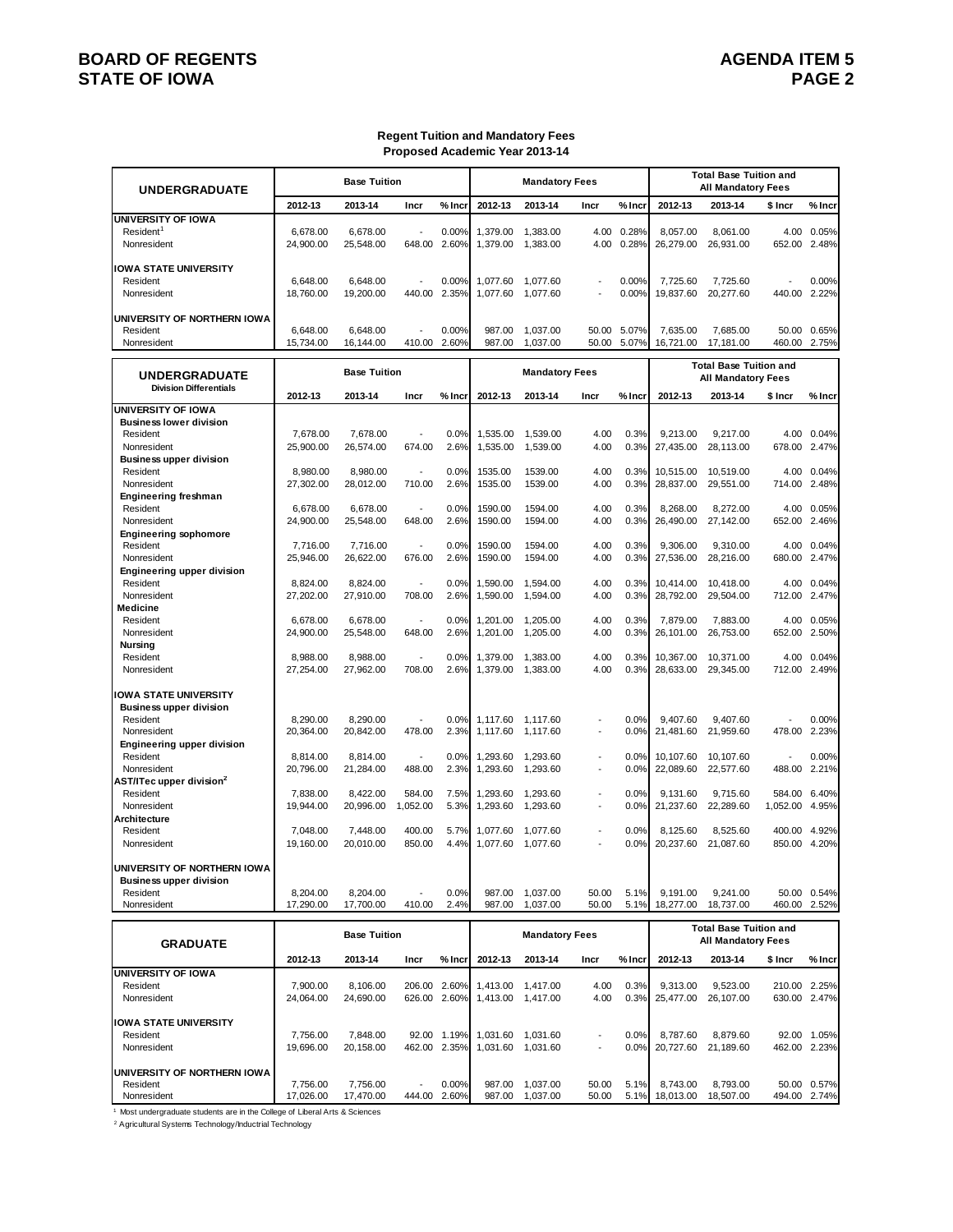# **Undergraduate Tuition**

- For the current year, undergraduate tuition revenues make up 72% of total tuition revenues at SUI; 84% at ISU; and 92% at UNI.
- Resident tuition accounts for 43.7% of total tuition revenues; broken down by individual university as:
	- o 37.3% at SUI
	- o 41.3% at ISU
	- o 85.1% at UNI

The universities are proposing to increase undergraduate nonresident tuition near the HEPI median as shown in the chart below.

|            |     | General Undergraduate Tuition Increase Proposals<br>2013-14 Academic Year |             |       |
|------------|-----|---------------------------------------------------------------------------|-------------|-------|
|            |     | Resident                                                                  | Nonresident |       |
| <b>SUI</b> | \$0 | 0.0%                                                                      | \$648       | 2.60% |
| <b>ISU</b> | \$0 | 0.0%                                                                      | \$440       | 2.35% |
| UNI        | \$0 | 0.0%                                                                      | \$410       | 2.60% |

In addition to the base undergraduate resident and nonresident tuition changes shown above, the universities have requested the following for the 2013-2014 academic year:

# STATE UNIVERSITY OF IOWA

 $\div$  Distance Education – Off-Campus Degree Program Rates – the University proposes to freeze undergraduate off-campus degree program tuition at the FY 2012-13 rate. Offcampus graduate and professional degree program rates will be increased by 2.6%

# IOWA STATE UNIVERSITY

 $\div$  Agricultural Systems Technology (AST) and Industrial Technology (I-Tec) – for upper division students, an additional tuition of \$584. Initially proposed as a three-year supplement phase in, an additional year of implementation will be needed in FY 2015 to fully align with Engineering majors. These programs fall within the department of Agricultural and Biosystems Engineering, but are jointly administered by the College of Engineering and the College of Agriculture and Life Sciences. The program has been ranked in the top five undergraduate programs in the *U.S. News & World Report* for each of the past seven years; listed  $2^{nd}$  in 2012 and tied with the University of Illinois, Urbana-Champaign.

Improving educational experiences and maintaining national competitiveness requires low student-to-faculty ratios, top-flight instruction, and significant cutting edge, hands-on laboratory experiences. These experiences distinguish ISU graduates and make them competitive and highly sought after by business and industry.

As there is overlap with the College of Engineering, this tuition differential seeks to align tuition between the two colleges.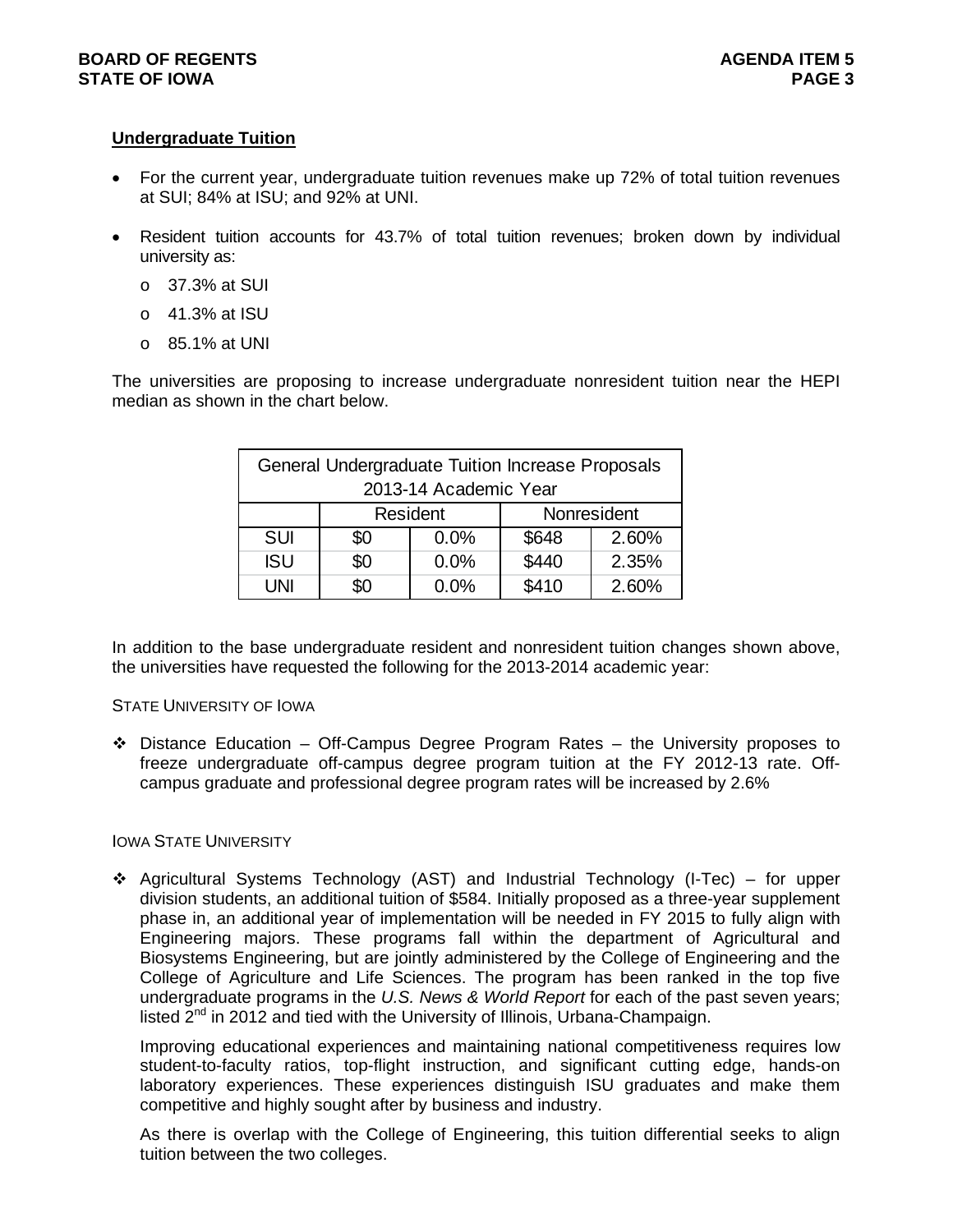# **BOARD OF REGENTS AGENTS** AGENERATION OF REGENTS AGENERATION OF REGENTS AGENERATION OF REGENTS AGENERATION OF STRUCK AGENERATION OF  $\sim$ **STATE OF IOWA** PAGE 4

Architecture – an additional tuition of \$400; the second year of a three-year phase in. The program has seen a 30% increase in enrollment since Fall 2007 resulting in an average studio class size of 18 students, exceeding the peer norm of 15. A key feature of accredited architecture education is small class size and studio-centered teaching.

The Architecture program at ISU is highly ranked nationally and faculty have received numerous awards for their work in teaching, scholarship and peer leadership. However, the program's rankings have slipped such that in 2011, the program was no longer ranked among the top 20 programs.

The proposed tuition differential will support the following:

- enable curricular standards and learning outcomes, and foster faculty productivity in order to improve national ranking;
- provide resources for recruiting and retaining outstanding students, and for recruiting and retaining outstanding faculty; and
- enable faculty to pursue scholarship that advances the discipline.

With the proposed differential tuition, Iowa State's in-state tuition will be lower than in-state tuition for all peer institutions, except Kansas State University, the University of Nebraska and North Dakota State University.

|            |       | 2013-2014 Academic Year | General Graduate/Professional Tuition Increase Proposals                |             |
|------------|-------|-------------------------|-------------------------------------------------------------------------|-------------|
|            |       | Resident                |                                                                         | Nonresident |
| SUI*       | \$206 | 2.60%                   | \$626                                                                   | 2.60%       |
| <b>ISU</b> | \$92  | 1.19%                   | \$462                                                                   | 2.35%       |
| <b>UNI</b> | \$0   | 0.00%                   | \$444                                                                   | 2.60%       |
|            |       |                         | *- varies by major; College of Liberal Arts & Sciences used as standard |             |

# **Graduate and Professional Tuition**

In addition to base tuition increases for graduate/professional programs, the universities have requested the following for the 2013-2014 academic year:

# STATE UNIVERSITY OF IOWA

 $\div$  Dentistry – The University proposes a \$3,000 tuition supplement for new resident and nonresident students entering the DDS program beginning with the entering class of Fall 2013. The proposal would be the first increment of a four year phase in. Students currently enrolled in the College of Dentistry will not be assessed this supplement.

For more than 125 years, the College of Dentistry has been an integral part of the University of Iowa and a resource to the state of Iowa. As the state's only dental school, the great majority of Iowa dentists are alumni of the College of Dentistry. However, Iowa has an aging dental workforce; approximately 15% of private practicing dentists were over 60 years of age and 49% were over 50 years of age, in 2006. The dentist-to-population ratio in Iowa is about 1:2,200.

With the arrival of the 21st century, the curriculum reflects new knowledge, technical excellence, ethics and practice management, with an increased emphasis on critical thinking and problem-based learning.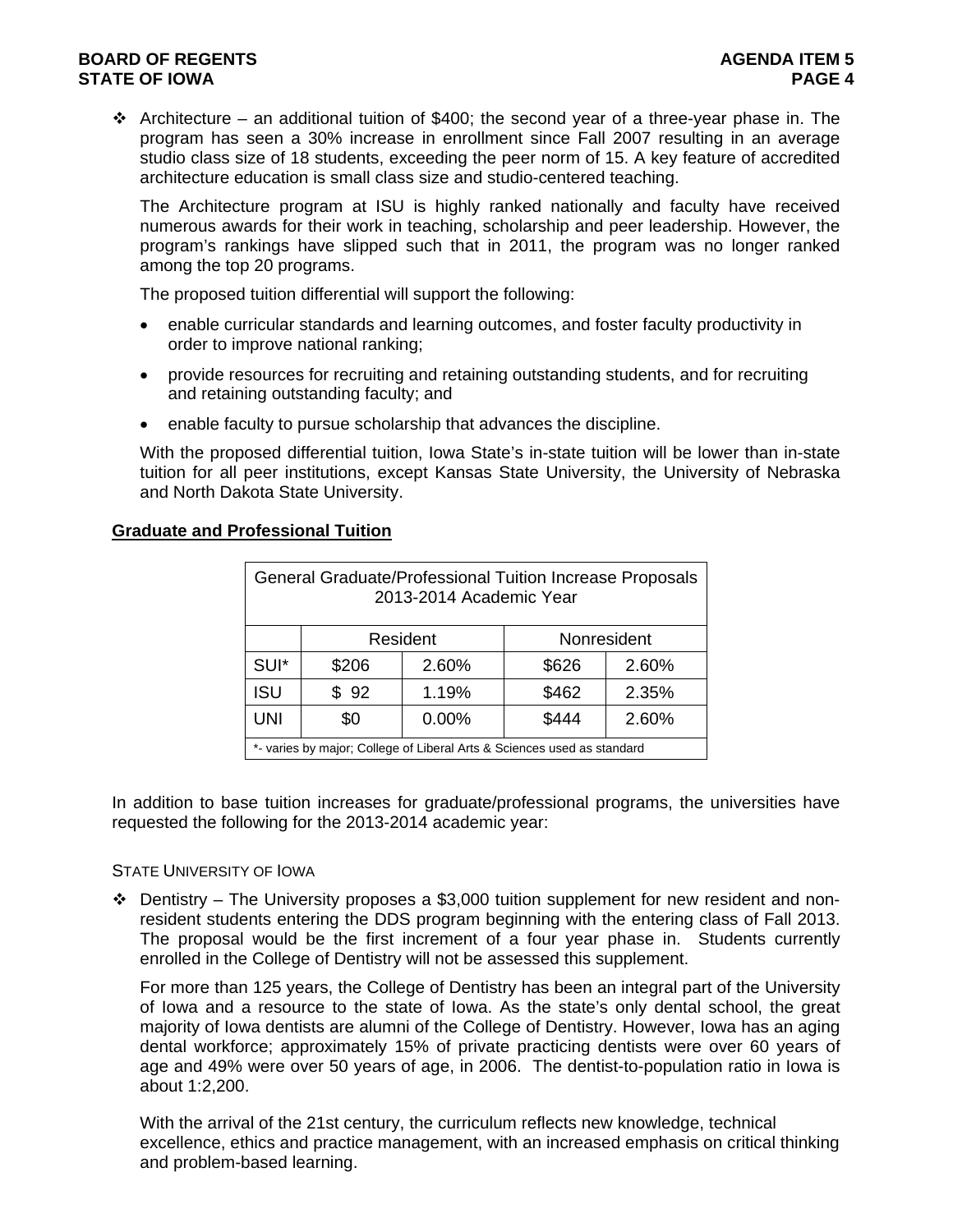Supplemental funds will be used to:

- Hire an Associate Dean for Education to manage the quality and outcomes of the predoctoral educational programs to meet or exceed all relevant standards, including those associated with accreditation. This position would administer and manage processes related to: curriculum logistics to ensure that review of program expansions also considers program reductions; incorporating technology into the learning programs on a college-wide basis; managing the interface of patient and student needs (the College has over 125,000 patient visits per year); and providing a seamless avenue to integrate collegiate programs in an interdisciplinary fashion across all four years of the DDS program, between departments, and within departments.
- Hire an additional faculty person in the department of Prosthodontics. Prosthodontics, the dental specialty involving crowns, fixed partial dentures (bridges), removable partial dentures, complete dentures, maxillofacial prostheses, and implant prostheses, is a major discipline in the education of dental students and requires intense faculty/student interaction.
- Support the Office of Practice Opportunities. To address a predicted dentist workforce shortage, the Office of Iowa Practice Opportunities was created, with funding from Delta Dental of Iowa, to coordinate and facilitate the connections between communities and graduates. An advisory committee comprised of a representative from the Iowa Department of Public Health, Delta Dental of Iowa, Iowa Dental Association, and the College of Dentistry was also established. The grant funding from Delta Dental is expiring, which will eliminate the Opportunities Coordinator. As this position has proven to be a success, the College would like the office to continue assisting students find practice opportunities post-graduation.
- Support the College of Dentistry Pharmacy. In continuous operation since 1975, the pharmacy provides substantial value to faculty, students, patients and regional practitioners, including dental alumni. For the collegiate patients, in addition to the convenience of prescription filling which includes compounded medications that are not available elsewhere, the pharmaceutical staff provides real-time pharmaceutical counseling regarding possible drug side-effects and interactions.
- Provide student financial aid support until such time as other revenues are identified.
- Support the hiring and retention of faculty as College of Dentistry salaries lag those earned in private practice.

# IOWA STATE UNIVERSITY

 $\cdot \cdot$  Architecture – for both resident and nonresident students, an additional tuition of \$400; the second year of a three-year phase in. This supplement aligns undergraduate and graduate supplemental tuition. Please see rationale for increase under the proposal for undergraduate students in Architecture.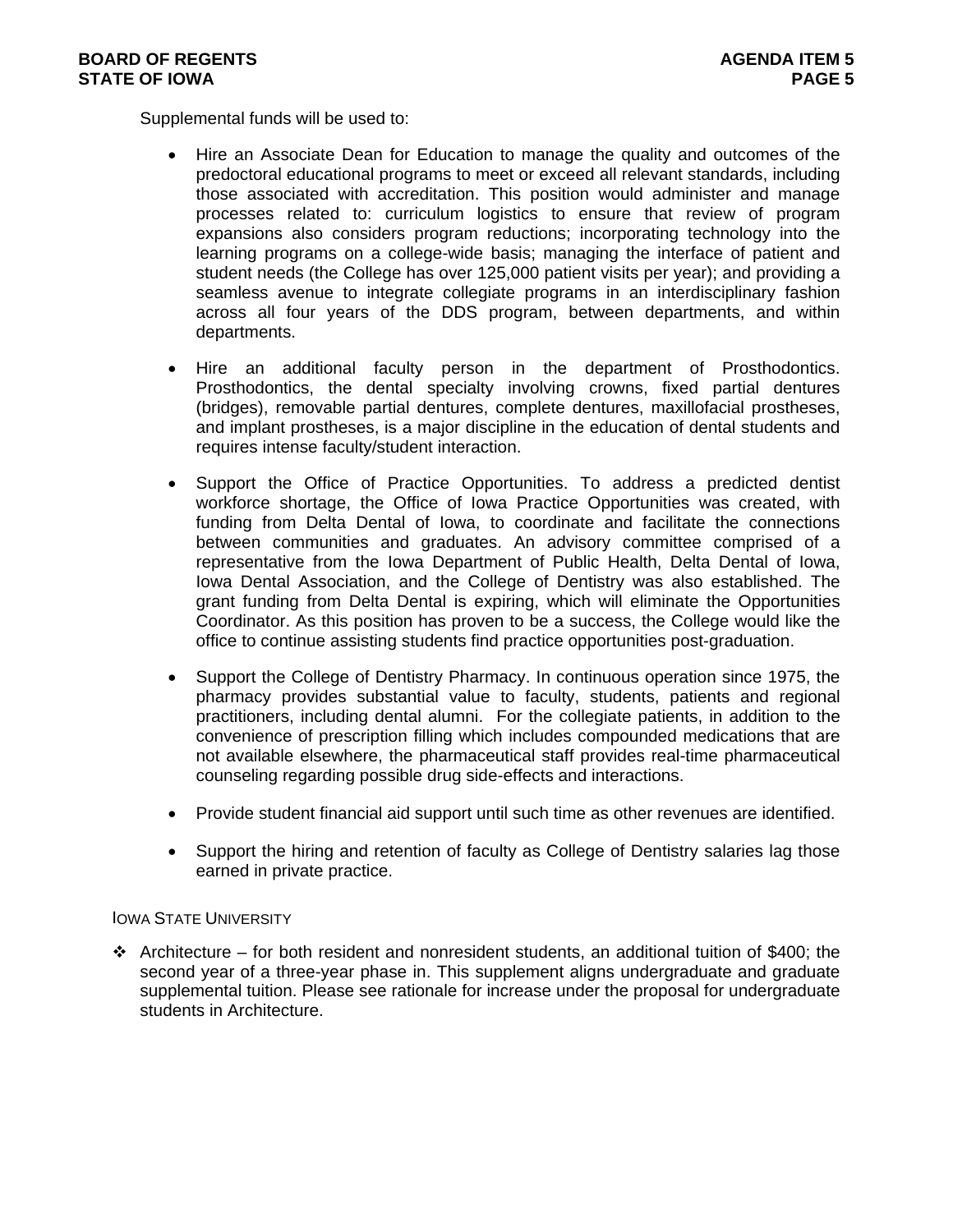# **Unit Cost of Instruction versus Tuition**

Board policy requires that tuition for nonresident undergraduate students should, at a minimum, cover the full cost of their education at each Regent university. The Board has historically used university-compiled information regarding the cost of instruction per student ("unit cost") to measure compliance.

The unit cost represents general fund supported cost of instruction of a full-time equivalent student at a given level and includes certain assumptions relative to instructional costs at the various student levels (i.e., lower division undergraduates, upper division undergraduates, graduate, and professional). Costs such as building repairs, public service, scholarships and fellowships, auxiliary enterprises, health care units, indirect cost recovery, and capitals are excluded from the unit cost calculations.

The most recent unit cost study, based on FY 2011 expenditures, was presented to the Board in June 2012. Proposed tuition for nonresident undergraduates exceeds the projected unit costs of instruction at all three universities.

|            | FY 2013 Undergraduate Tuition Only |             | Estimated FY 2013                 |
|------------|------------------------------------|-------------|-----------------------------------|
|            | Resident                           | Nonresident | Undergraduate<br><b>Unit Cost</b> |
| <b>SUI</b> | \$6,678                            | \$24,900    | \$10,452                          |
| <b>ISU</b> | \$6,648                            | \$18,760    | \$9,135                           |
| UNI        | \$6,648                            | \$15,734    | \$11,316                          |

# **Tuition Set-Aside for Student Financial Aid**

The Board's tuition policy mandates that a minimum of 15% of gross tuition proceeds be set-aside for student financial aid, a mix of need-based and merit-based aid. This combination of financial assistance is essential for the universities to attract high achieving students as well as provide affordable higher education.

The policy is under revision and new sources of funding are proposed for FY 2015. FY 2014 will be a transition year.

The proposed set-aside percentages for undergraduate resident students total 17.8%; financial support from all tuition revenues will average 21% for FY 2014. Each university has met or exceeded the minimum requirements for set-aside during the last several years.

# **Projected Tuition Revenue Increases**

Based on Fall 2012 enrollments, the combined additional revenues from the proposed undergraduate and graduate/professional tuition rate increases are expected to provide additional revenues and set-aside funding for the 2013-2014 academic year.

Incremental tuition revenues for the Regent universities are estimated to be \$13.8 million consisting of:

- Increase in base tuition for nonresident undergraduate \$9.3 million
- Increase in base tuition for graduate and professional resident/nonresident students and supplemental tuition - \$4.5 million

After subtracting tuition set-aside for student financial aid, the incremental net tuition revenues are approximately \$12.3 million. This is approximately half of the net tuition revenues received in the previous year.

Enrollment increases projected for FY 2014 could add another \$2.2 million in gross tuition revenues.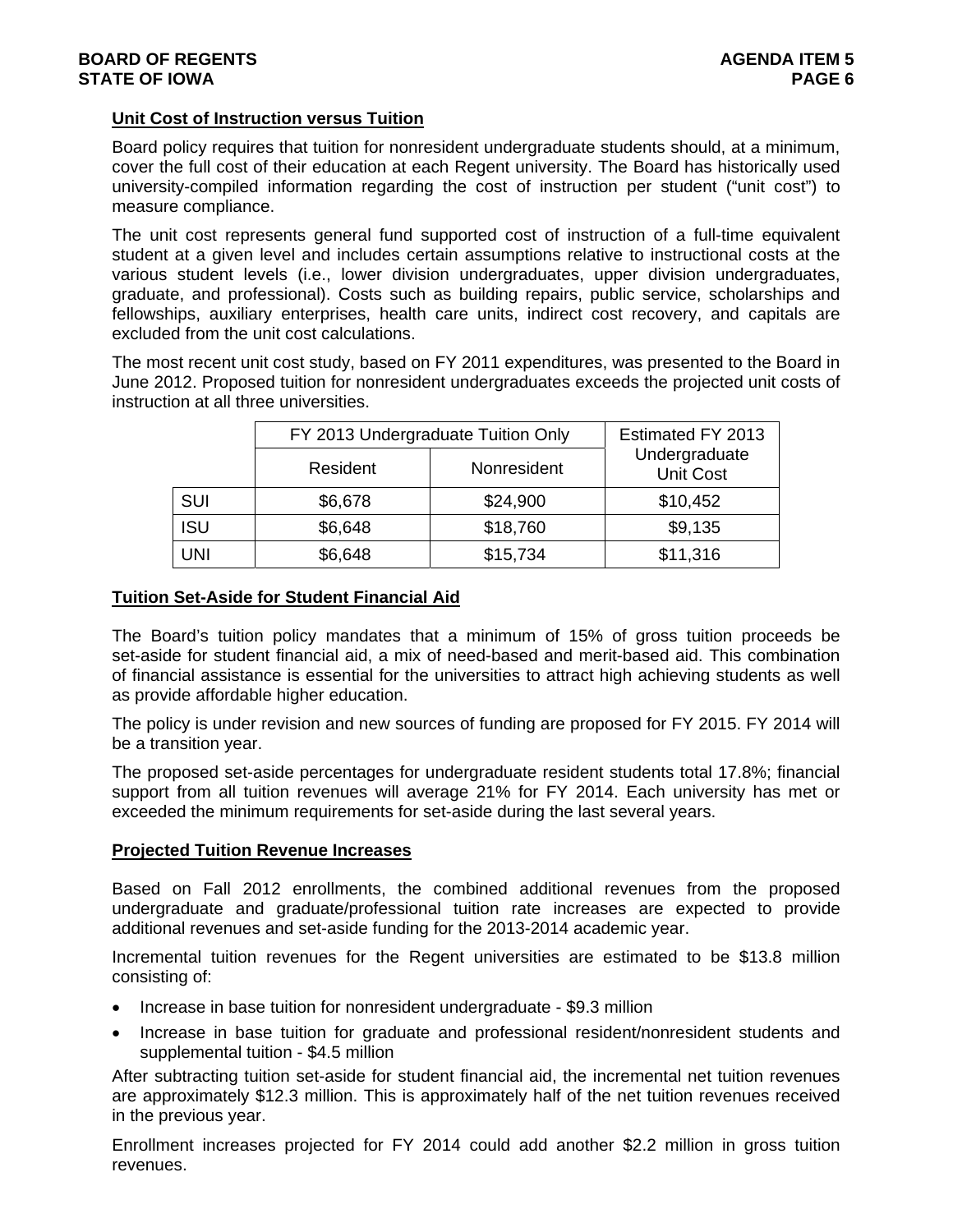# **BOARD OF REGENTS AGENTS** AGENERATION OF REGENTS AGENERATION OF REGENTS AGENERATION OF REGENTS AGENERATION OF STRUCK AGENERATION OF  $\sim$ **STATE OF IOWA** PAGE 7

### **Mandatory Fee Increases**

Mandatory fees, charged to each student, provide a distinct resource to respond to specific needs of students.

|                                             |            |                                                                                                                                                                                                                                                                                                                                    |                          |         | <b>Mandatory Fee Proposals</b> |                        |                          |      |                   |                     |                |         |
|---------------------------------------------|------------|------------------------------------------------------------------------------------------------------------------------------------------------------------------------------------------------------------------------------------------------------------------------------------------------------------------------------------|--------------------------|---------|--------------------------------|------------------------|--------------------------|------|-------------------|---------------------|----------------|---------|
|                                             |            | SUI                                                                                                                                                                                                                                                                                                                                |                          |         |                                | <b>ISU</b>             |                          |      |                   | <b>UNI</b>          |                |         |
|                                             | Actual     | Proposed                                                                                                                                                                                                                                                                                                                           | Increase                 |         | Actual                         | Proposed               | Increase                 |      | Actual            | Proposed            | Increase       |         |
|                                             | 2012-13    | 2013-14                                                                                                                                                                                                                                                                                                                            | \$                       | %       | 2012-13                        | 2013-14                | \$                       | %    | 2012-13           | 2013-14             | \$             | %       |
| Technology <sup>(1)</sup>                   | 463.00     | 463.00                                                                                                                                                                                                                                                                                                                             | $\blacksquare$           | 0.0%    | 230.00                         | 230.00                 | $\blacksquare$           | 0.0% | 252.00            | 258.00              | 6.00           | 2.4%    |
| Health                                      | 237.00     | 237.00                                                                                                                                                                                                                                                                                                                             |                          | 0.0%    | 196.00                         | 196.00                 | $\overline{a}$           | 0.0% | 189.00            | 203.00              | 14.00          | 7.4%    |
| <b>Health Facility</b>                      |            |                                                                                                                                                                                                                                                                                                                                    | P<br>٠                   | #DIV/0! | 16.00                          | 16.00                  | $\overline{a}$           | 0.0% | 29.00             | 31.00               | 2.00           | 6.9%    |
| <b>Student Activities</b>                   | 69.00      | 70.00                                                                                                                                                                                                                                                                                                                              | 1.00                     | 1.4%    | 70.70                          | 70.70                  | $\overline{a}$           | 0.0% |                   |                     |                |         |
| <b>Student Services</b>                     | 74.00      | 74.00                                                                                                                                                                                                                                                                                                                              | $\overline{\phantom{a}}$ | 0.0%    | 188.20                         | 188.20                 | ٠                        | 0.0% | 217.00            | 258.00              | 41.00          | 18.9%   |
| <b>Student Union</b>                        | 120.00     | 120.00                                                                                                                                                                                                                                                                                                                             | ٠                        | 0.0%    | $\blacksquare$                 |                        |                          |      |                   |                     |                |         |
| <b>Building</b>                             | 123.00     | 123.00                                                                                                                                                                                                                                                                                                                             | $\blacksquare$           | 0.0%    | 55.10                          | 55.10                  |                          | 0.0% | 235.00            | 220.00              | (15.00)        | $-6.4%$ |
| Career Services - Undergrad                 | 26.00      | 26.00                                                                                                                                                                                                                                                                                                                              | $\blacksquare$           | 0.0%    |                                |                        |                          |      |                   |                     |                |         |
| Arts & Cultural Events                      | 24.00      | 24.00                                                                                                                                                                                                                                                                                                                              | $\overline{\phantom{a}}$ | 0.0%    |                                |                        |                          |      |                   |                     |                |         |
| Recreation                                  | 243.00     | 246.00                                                                                                                                                                                                                                                                                                                             | 3.00                     | 1.2%    | 321.60                         | 321.60                 |                          | 0.0% | 65.00             | 67.00               | 2.00           | 3.1%    |
| <b>Totals</b>                               | \$1.379.00 | $$1,383.00$ \\$                                                                                                                                                                                                                                                                                                                    | 4.00                     | 0.3%    | \$1,077.60                     | \$1.077.60             | \$                       | 0.0% | \$987.00          | \$1.037.00          | \$<br>50.00    | 5.1%    |
|                                             |            | majoring in Business, Engineering, Law, Nursing, Pharmacy, and College of Public Health at SUI and for students majoring in Business, Engineering, AST/ITec &<br>Computer Science at ISU are higher. Graduate rates at ISU are generally low er. The 2013-14 proposals for differential technology fees are detailed below.<br>SUI |                          |         |                                |                        |                          |      |                   | UNI                 |                |         |
|                                             | Actual     |                                                                                                                                                                                                                                                                                                                                    |                          |         | Actual                         | <b>ISU</b><br>Proposed | Increase                 |      |                   |                     |                |         |
|                                             | 2012-13    | Proposed<br>2013-14                                                                                                                                                                                                                                                                                                                | Increase<br>\$           | $\%$    | 2012-13                        | 2013-14                | \$                       | $\%$ | Actual<br>2012-13 | Proposed<br>2013-14 | Increase<br>\$ | $\%$    |
| <b>Technology</b>                           |            |                                                                                                                                                                                                                                                                                                                                    |                          |         |                                |                        |                          |      |                   |                     |                |         |
| General - (CLAS - SUI)                      | 463.00     | 463.00                                                                                                                                                                                                                                                                                                                             |                          | 0.0%    | 230.00                         | 230.00                 | $\overline{a}$           | 0.0% | 252.00            | 258.00              | 6.00           | 2.4%    |
| <b>Business - Undergrad</b>                 | 619.00     | 619.00                                                                                                                                                                                                                                                                                                                             |                          | 0.0%    | 270.00                         | 270.00                 | L,                       | 0.0% |                   |                     |                |         |
| Business - Grad                             |            |                                                                                                                                                                                                                                                                                                                                    |                          |         | 224.00                         | 224.00                 | $\overline{a}$           | 0.0% |                   |                     |                |         |
| Computer Science (UG/G)                     |            |                                                                                                                                                                                                                                                                                                                                    |                          |         | 446.00                         | 446.00                 | $\overline{\phantom{a}}$ | 0.0% |                   |                     |                |         |
| AST/Itec                                    |            |                                                                                                                                                                                                                                                                                                                                    |                          |         | 446.00                         | 446.00                 |                          |      |                   |                     |                |         |
| Engineering (UG/G)                          | 674.00     | 674.00                                                                                                                                                                                                                                                                                                                             | $\frac{1}{2}$            | 0.0%    | 446.00                         | 446.00                 |                          | 0.0% |                   |                     |                |         |
| Education - Grad                            | 463.00     | 463.00                                                                                                                                                                                                                                                                                                                             | $\sim$                   | 0.0%    |                                |                        |                          |      |                   |                     |                |         |
| Law                                         | 846.00     | 879.00                                                                                                                                                                                                                                                                                                                             | 33.00                    | 3.9%    |                                |                        |                          |      |                   |                     |                |         |
| General - Other-Grad/Prof                   | 285.00     | 285.00                                                                                                                                                                                                                                                                                                                             | $\overline{\phantom{a}}$ | 0.0%    | 184.00                         | 184.00                 |                          | 0.0% |                   |                     |                |         |
| Dentistry                                   | 285.00     | 463.00                                                                                                                                                                                                                                                                                                                             | 178.00                   | 62.5%   |                                |                        |                          |      |                   |                     |                |         |
| Pharm D                                     | 639.00     | 639.00                                                                                                                                                                                                                                                                                                                             | $\overline{\phantom{a}}$ | 0.0%    |                                |                        |                          |      |                   |                     |                |         |
| Public Health MS/PhD<br>Veterimary Medicine | 674.00     | 674.00                                                                                                                                                                                                                                                                                                                             | $\overline{\phantom{a}}$ | 0.0%    | 230.00                         | 230.00                 |                          | 0.0% |                   |                     |                |         |
|                                             |            |                                                                                                                                                                                                                                                                                                                                    |                          |         |                                |                        |                          |      |                   |                     |                |         |

Fee proposals for the 2013-2014 academic year that vary from the identified HEPI median of 2.6% are highlighted below:

STATE UNIVERSITY OF IOWA

- $\div$  Law Technology the increase of \$33 will fund the purchase of new databases in the Law Library, cover subscription rate increases to existing databases, provide technology staff to assist law students, and support other central computing costs.
- Dentistry Technology the increase of \$178 will align this fee with that charged by the College of Liberal Arts & Sciences. A recent revision of accreditation criteria adds a new competency that Dentistry graduates "should be able to evaluate, assess, and apply current and emerging science and technology". The increase will allow for partial funding of a Digital Dental Designer, as well as support renewed focus on emerging technologies and equipment.

# IOWA STATE UNIVERSITY

❖ No changes in mandatory fees are proposed.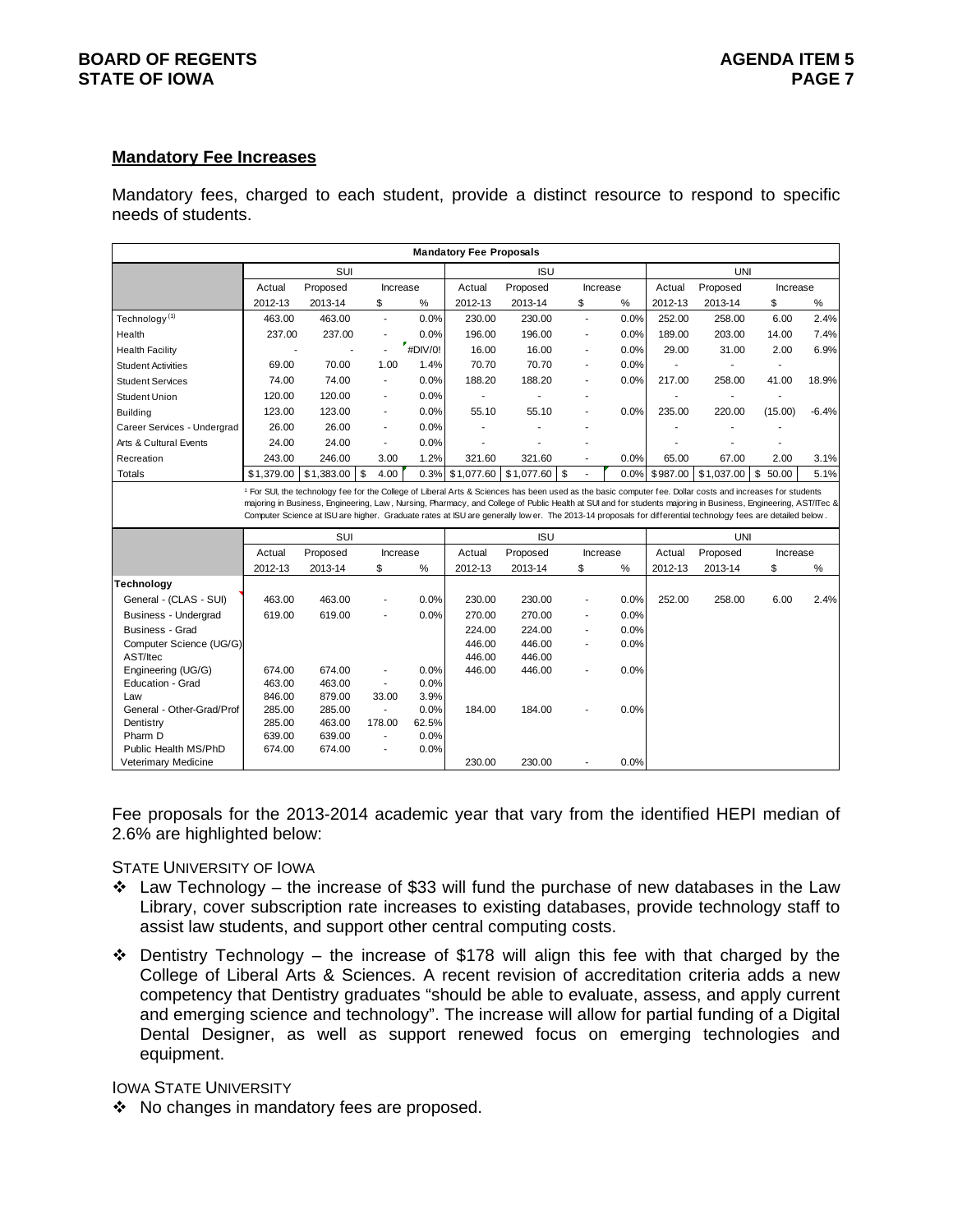UNIVERSITY OF NORTHERN IOWA

- $\div$  Health this fee increase of \$14 will support student access for health services, including clinic, counseling and health educator consultations.
- $\div$  Health Facility this fee increase of \$2 is necessary to meet bond requirements.
- $\div$  Student Services \$25 of this total increase of \$41 will go to Intercollegiate Athletics to reduce General Fund support of this operation. The balance will support student activities and services such as Northern Iowa Student Government, Homecoming, Family Weekend, and Panther Shuttle.
- $\cdot \cdot$  Building the \$15 decrease in this fee is due to savings from a refunding on Maucker Union and Fieldhouse bonds.

### **Estimated Cost of Attendance**

Iowa Code §262.9(18) requires the Board to publish the estimated total cost of attending the Regent universities, including room and board and other costs, at the same time that it publishes final tuition and mandatory fees.

Based on the preceding tuition proposal and university projected increases for room, board, and other costs, the following table estimates the total cost of attendance for a resident undergraduate student.

Other costs, as quantified for financial aid calculations, include the universities' estimates of student costs for books, supplies, transportation, and personal expenses.

|              |           |          | 2013-14 Academic Year               |           |                 |          |
|--------------|-----------|----------|-------------------------------------|-----------|-----------------|----------|
|              |           |          | <b>Resident Undergraduate</b>       |           |                 |          |
|              |           |          | <b>Estimated Cost of Attendance</b> |           |                 |          |
|              | Tuition & |          |                                     |           |                 |          |
|              | Mandatory | Room &   | Other                               | Estimated | \$              | ℅        |
|              | Fees*     | Board**  | Costs**                             | Totals**  | <b>Increase</b> | Increase |
| <b>SUI</b>   | 8,061.00  | 8,802.00 | 4,605.00                            | 21,468.00 | 755.00          | 3.6%     |
| <b>ISU</b>   | 7,725.60  | 7,977.00 | 3,452.00                            | 19,154.60 | 475.00          | 2.5%     |
| <b>UNI</b>   | 7,685.00  | 7,863.00 | 3,380.00                            | 18,928.00 | (151.00)        | $-0.8%$  |
|              |           |          |                                     |           |                 |          |
| Average      | 7,823.87  | 8,214.00 | 3,812.33                            | 19,850.20 | 359.67          | 1.8%     |
| * Proposed   |           |          |                                     |           |                 |          |
| ** Estimated |           |          |                                     |           |                 |          |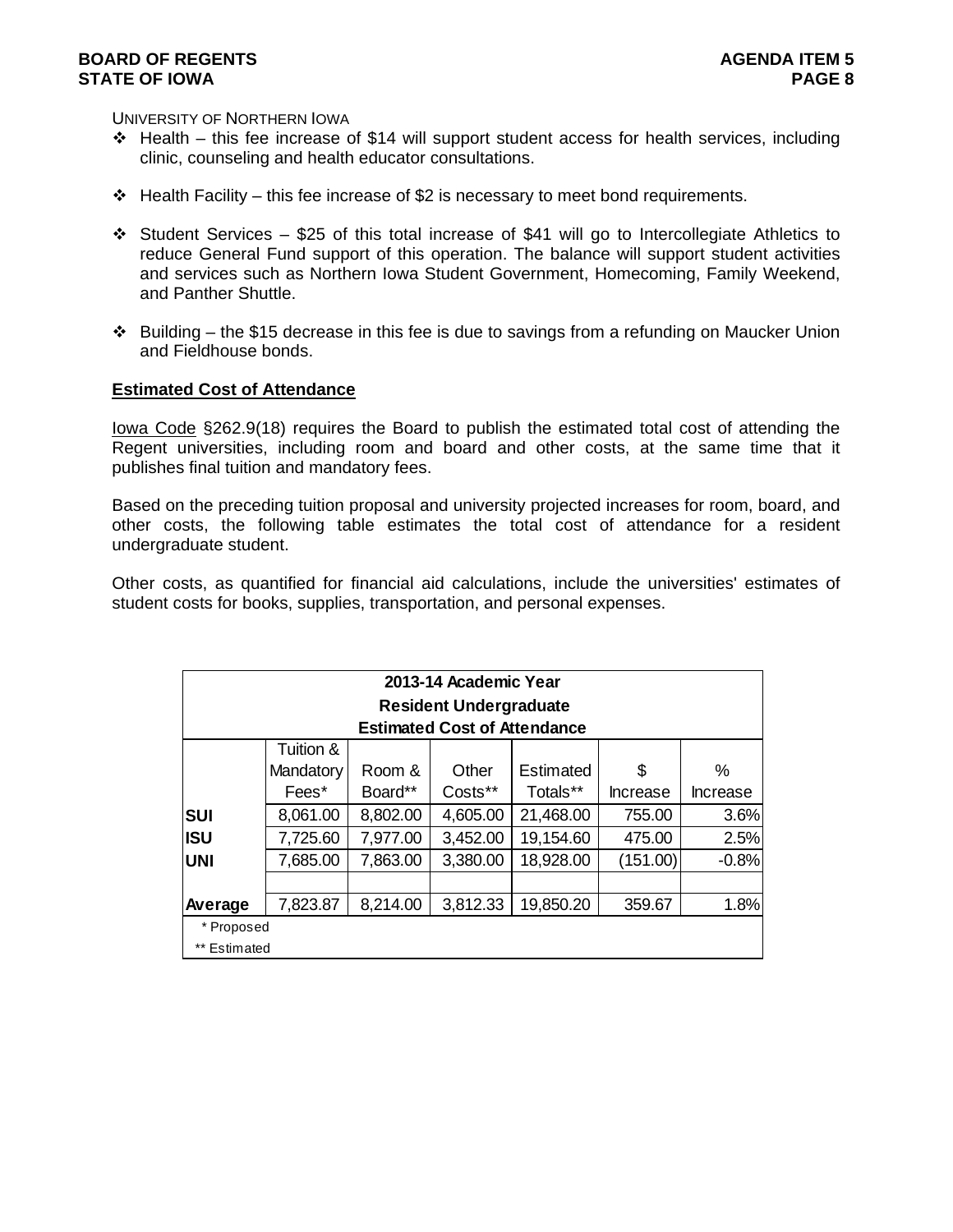|                                                          |                            |                                           |                                     |                                                                                                                                                                                                                                                                                                                     |                                            |                           | Proposed Tuition and Mandatory Fees<br>Board of Regents, State of lowa |                                            |                         |                 |                           |                              |                  |                                  |                                                                          |                                                                                        |                                                                                                                    |                                                 |
|----------------------------------------------------------|----------------------------|-------------------------------------------|-------------------------------------|---------------------------------------------------------------------------------------------------------------------------------------------------------------------------------------------------------------------------------------------------------------------------------------------------------------------|--------------------------------------------|---------------------------|------------------------------------------------------------------------|--------------------------------------------|-------------------------|-----------------|---------------------------|------------------------------|------------------|----------------------------------|--------------------------------------------------------------------------|----------------------------------------------------------------------------------------|--------------------------------------------------------------------------------------------------------------------|-------------------------------------------------|
|                                                          | TUITION                    |                                           |                                     |                                                                                                                                                                                                                                                                                                                     |                                            |                           | Academic Year 2013-14                                                  |                                            | <b>MANDATORY FEES</b>   |                 |                           |                              |                  |                                  |                                                                          |                                                                                        | <b>TOTALS</b>                                                                                                      |                                                 |
|                                                          | Base Tuition<br>FY 2014    | in Tuition<br><b>Increase</b><br>↮        | <b>Increase</b><br>in Tuition<br>వ్ | Technology<br>Fæ                                                                                                                                                                                                                                                                                                    | Heath<br>Fee                               | Health<br>Facility<br>Fee | Activities<br>Student<br>Fee                                           | Student<br>Services<br>Fee                 | Student<br>Union<br>Fee | Building<br>Fee | Career<br>Services<br>Fee | Arts &<br>Cultural<br>Events | Recreation<br>Fæ | Professional<br>Enhancemt<br>Fee | Mandatory<br>Total<br>Fees                                               | Proposed<br>Tuition &<br>Mandatory<br>Fees                                             | in Tuition &<br>\$ Increase<br>Mandatory<br>Fees                                                                   | % Increase<br>In Tuition &<br>Mandatory<br>Fees |
| <b>UNIVERSITY OF IOWA</b>                                |                            |                                           |                                     |                                                                                                                                                                                                                                                                                                                     |                                            |                           |                                                                        |                                            |                         |                 |                           |                              |                  |                                  |                                                                          |                                                                                        |                                                                                                                    |                                                 |
| Indergraduate Resident - Business (lower division)       | 7,678<br>↮                 | ↮                                         | 0.00%                               | 619                                                                                                                                                                                                                                                                                                                 | 237                                        |                           | $\mathcal{L}$<br>↮                                                     | 4<br>GA                                    | 120<br>69               | ↮<br>123<br>↮   | 26                        | ↮<br>$\overline{24}$         | 246              |                                  | 1,539<br>↮                                                               | 9,217<br>↮                                                                             | 4<br>$\pmb{\varphi}$                                                                                               | 0.04%                                           |
| Indergraduate Resident - Business (upper division)       | 8,980                      |                                           | 0.00%                               | 619                                                                                                                                                                                                                                                                                                                 | 237                                        |                           |                                                                        | $\mathcal{L}$                              |                         | 123             |                           |                              | 246              |                                  | 539                                                                      | 10,519<br>€                                                                            | $\blacktriangleleft$<br>↔                                                                                          | 0.04%                                           |
| Jndergraduate Resident - CLAS                            | 6,678                      |                                           | 0.00%                               |                                                                                                                                                                                                                                                                                                                     |                                            |                           |                                                                        | $\mathbf{z}$                               |                         | 123             |                           |                              | 246              |                                  |                                                                          | 8,061                                                                                  | 4                                                                                                                  | 0.05%                                           |
| Jndergraduate Resident - Engineering (freshman)          | 6,678                      |                                           | 0.00%                               | 463<br>674                                                                                                                                                                                                                                                                                                          |                                            |                           | RRR                                                                    |                                            | 2822                    |                 |                           |                              | 246              |                                  | $\frac{168}{168}$                                                        | 8,272                                                                                  | $\blacktriangleleft$                                                                                               | 0.05%                                           |
| Indergraduate Resident - Engineering (sophomore)         | 7,716                      |                                           | 0.00%                               |                                                                                                                                                                                                                                                                                                                     |                                            |                           |                                                                        |                                            |                         | $\frac{23}{23}$ |                           |                              | 246              |                                  |                                                                          | 9,310                                                                                  | $\blacktriangleleft$                                                                                               | 0.04%                                           |
| Indergraduate Resident - Engineering (upper division     | 8,824                      |                                           | 0.00%                               | 674                                                                                                                                                                                                                                                                                                                 |                                            |                           | $\approx$                                                              | <u>  प्र  प्र  प्र  प्र  प्र  प्र  प्र</u> |                         | 123             |                           |                              | 246              |                                  |                                                                          | 10,418                                                                                 | 4                                                                                                                  | 0.04%                                           |
| Jndergraduate Resident - Medicine                        | 6,678                      |                                           | 0.00%                               | 86<br>463                                                                                                                                                                                                                                                                                                           |                                            |                           |                                                                        |                                            |                         | 123             |                           |                              | 246              |                                  |                                                                          | 7,883                                                                                  | 4                                                                                                                  | 0.05%                                           |
| Indergraduate Resident - Nursing                         | 8,988                      |                                           | 0.00%                               |                                                                                                                                                                                                                                                                                                                     |                                            |                           |                                                                        |                                            |                         | 123             |                           |                              | 246              |                                  |                                                                          | 10,371                                                                                 | 4                                                                                                                  | 0.04%                                           |
| Indergraduate Nonresident - Business (lower division)    | 26,574                     | 674                                       |                                     |                                                                                                                                                                                                                                                                                                                     |                                            | $\mathbf{r}$              |                                                                        |                                            |                         |                 |                           |                              |                  |                                  |                                                                          |                                                                                        |                                                                                                                    | 2.47%                                           |
| Jndergraduate Nonresident - Business (upper division)    |                            | 710                                       |                                     |                                                                                                                                                                                                                                                                                                                     |                                            | $\mathbf{r}$              |                                                                        |                                            |                         |                 |                           |                              |                  |                                  |                                                                          |                                                                                        |                                                                                                                    | 2.48%                                           |
| Indergraduate Nonresident - CLAS                         | 28,012<br>25,548<br>25,548 | 648                                       | $\frac{8}{100}$                     | $\frac{1}{2}$ $\frac{1}{2}$ $\frac{1}{2}$ $\frac{1}{2}$ $\frac{1}{2}$ $\frac{1}{2}$ $\frac{1}{2}$ $\frac{1}{2}$ $\frac{1}{2}$ $\frac{1}{2}$ $\frac{1}{2}$ $\frac{1}{2}$ $\frac{1}{2}$ $\frac{1}{2}$ $\frac{1}{2}$ $\frac{1}{2}$ $\frac{1}{2}$ $\frac{1}{2}$ $\frac{1}{2}$ $\frac{1}{2}$ $\frac{1}{2}$ $\frac{1}{2}$ |                                            |                           |                                                                        |                                            |                         | ន្ទ្រន្ទ្រន្ទ្រ |                           |                              |                  |                                  |                                                                          | $\frac{12}{8}$<br>$\frac{12}{8}$<br>$\frac{12}{8}$<br>$\frac{12}{8}$<br>$\frac{12}{8}$ | <u>ြိုင် ဖြံ့ဖြံ့မြိုင် ဖြံ့မြိုင် မြို့မြို့မြို့မြို့ဖြံ့ဖြံ့ဖြံ့ဖြံ့မြို့မြို့မြို့မြို့မြို့ဖြံ့ဖြံ့ဖြံ့ဖြ</u> | 2.48%                                           |
| Indergraduate Nonresident - Engineering (freshman)       |                            | 848                                       |                                     |                                                                                                                                                                                                                                                                                                                     |                                            |                           |                                                                        |                                            |                         |                 |                           |                              |                  |                                  |                                                                          |                                                                                        |                                                                                                                    | 2.469                                           |
| Indergraduate Nonresident - Engineering (sophomore)      | 26,622                     | 876                                       | 2.60%                               |                                                                                                                                                                                                                                                                                                                     |                                            | $\mathbf{r}$              |                                                                        |                                            |                         |                 |                           |                              |                  |                                  |                                                                          | 8,304 50 50 50 60 60 60 60 60 70 60 70 70 71                                           |                                                                                                                    | $2.47^{\circ}$                                  |
| Indergraduate Nonresident - Engineering (upper division) | 27,910                     | 802                                       | 2.60%                               |                                                                                                                                                                                                                                                                                                                     |                                            |                           |                                                                        |                                            |                         |                 |                           |                              |                  |                                  |                                                                          |                                                                                        |                                                                                                                    | $2.47^{\circ}$                                  |
| Indergraduate Nonresident - Medicine                     | 25,548                     | 648                                       | 2.60%                               |                                                                                                                                                                                                                                                                                                                     |                                            |                           |                                                                        |                                            |                         |                 |                           |                              |                  |                                  |                                                                          |                                                                                        |                                                                                                                    | 2.50%                                           |
| Jndergraduate Nonresident - Nursing                      | 27,962                     | $\frac{801}{200}$                         | 2.60%                               |                                                                                                                                                                                                                                                                                                                     |                                            |                           |                                                                        |                                            |                         |                 |                           |                              |                  |                                  |                                                                          |                                                                                        |                                                                                                                    | 2.49%                                           |
| Graduate Resident                                        | 8,106                      |                                           |                                     |                                                                                                                                                                                                                                                                                                                     |                                            |                           |                                                                        |                                            |                         |                 |                           |                              |                  |                                  |                                                                          |                                                                                        |                                                                                                                    | $2.30^{\circ}$                                  |
| Graduate Resident - CLAS                                 | 8,106                      | $\frac{2}{3}$ $\frac{2}{3}$ $\frac{2}{3}$ | 2.60%<br>2.60%<br>2.60%             | 5 8 9 8 8 9 9 5 8 9 9 5 8 8 8 8 8 8 9 9 9                                                                                                                                                                                                                                                                           |                                            | Ŷ.                        |                                                                        | 보 보 보 보 보 보 보 보 보 보 보 보 보 보                |                         |                 |                           |                              |                  |                                  | $\frac{1,239}{1,417}$<br>1,417<br>1,628                                  |                                                                                        |                                                                                                                    | 2.25%                                           |
| <b>Graduate Resident - Education</b>                     | 9,614                      |                                           |                                     |                                                                                                                                                                                                                                                                                                                     |                                            |                           |                                                                        |                                            |                         |                 |                           |                              |                  |                                  |                                                                          |                                                                                        |                                                                                                                    | 2.30%                                           |
| Graduate Resident - Engineering                          | 8,106                      |                                           | 2.60%<br>2.60%                      |                                                                                                                                                                                                                                                                                                                     |                                            |                           |                                                                        |                                            |                         |                 |                           |                              |                  |                                  |                                                                          | 9,734                                                                                  |                                                                                                                    | 2.20                                            |
| <b>Graduate Nonresident</b>                              | 24,690                     | 626                                       |                                     |                                                                                                                                                                                                                                                                                                                     |                                            |                           |                                                                        |                                            |                         |                 |                           |                              |                  |                                  |                                                                          | 25,929                                                                                 |                                                                                                                    | 2.49                                            |
| <b>Graduate Nonresident - CLAS</b>                       | 24,690<br>26,226           | 626                                       | 2.60%<br>2.60%<br>2.60%             |                                                                                                                                                                                                                                                                                                                     |                                            |                           |                                                                        |                                            |                         |                 |                           |                              |                  |                                  |                                                                          | 26,107<br>27,643<br>26,318                                                             |                                                                                                                    | $2.47^{\circ}$                                  |
| Graduate Nonresident - Education                         |                            |                                           |                                     |                                                                                                                                                                                                                                                                                                                     |                                            |                           |                                                                        |                                            |                         |                 |                           |                              |                  |                                  |                                                                          |                                                                                        |                                                                                                                    | 2.48%                                           |
| Graduate Nonresident - Engineering                       | 24,690                     | 626                                       |                                     |                                                                                                                                                                                                                                                                                                                     |                                            |                           |                                                                        |                                            |                         |                 |                           |                              |                  |                                  | $\begin{array}{r} 1,417 \\ 1,628 \\ 1,239 \\ 1,239 \\ 1,239 \end{array}$ |                                                                                        |                                                                                                                    | 2.45%                                           |
| Master of Accountancy Resident                           | 13,116                     | 332                                       | 2.60%<br>2.60%                      |                                                                                                                                                                                                                                                                                                                     |                                            |                           |                                                                        |                                            |                         |                 |                           |                              |                  |                                  |                                                                          | 14,355                                                                                 |                                                                                                                    | 2.40%                                           |
| Master of Accountancy Nonresident                        | 29,096                     | 736                                       |                                     |                                                                                                                                                                                                                                                                                                                     |                                            |                           |                                                                        |                                            |                         |                 |                           |                              |                  |                                  |                                                                          | $\frac{335}{25}$                                                                       |                                                                                                                    | 2.50%                                           |
| Ooctor of Physical Therapy Resident                      | 13,884                     | 352                                       | 2.59%                               |                                                                                                                                                                                                                                                                                                                     |                                            |                           |                                                                        |                                            |                         |                 | $\mathbf{r}$              |                              |                  |                                  |                                                                          | 15,123                                                                                 |                                                                                                                    | 2.41%                                           |
| Doctor of Physical Therapy Nonresident                   | 29,186                     | 740                                       | 2.60%<br>2.60%<br>2.60%             |                                                                                                                                                                                                                                                                                                                     |                                            |                           |                                                                        |                                            |                         | $\frac{3}{2}$   |                           |                              |                  |                                  | 1,239                                                                    | $\frac{30,425}{15,877}$                                                                |                                                                                                                    | 2.51%                                           |
| Master of Nursing Programs Resident                      | 14,460                     | 366                                       |                                     |                                                                                                                                                                                                                                                                                                                     |                                            | $\mathbf{r}$              |                                                                        |                                            |                         |                 |                           |                              |                  |                                  | $\frac{1}{47}$<br>1.417                                                  |                                                                                        |                                                                                                                    | 2.39%                                           |
| Master of Nursing Programs Nonresiden                    | 30,514                     | 772                                       |                                     |                                                                                                                                                                                                                                                                                                                     |                                            | $\bar{1}$                 |                                                                        |                                            |                         |                 |                           |                              |                  |                                  |                                                                          |                                                                                        |                                                                                                                    | 2.49%                                           |
| Master of Health Administration Resident                 | 12,532                     | 318                                       |                                     |                                                                                                                                                                                                                                                                                                                     |                                            |                           |                                                                        |                                            |                         |                 |                           |                              |                  |                                  |                                                                          | 13,771                                                                                 |                                                                                                                    | 2.39%                                           |
| Master of Health Administration Nonresidem               | 28,550                     | 724                                       | 2.60%<br>2.60%<br>2.60%             |                                                                                                                                                                                                                                                                                                                     |                                            |                           |                                                                        |                                            |                         | $\frac{28}{2}$  |                           |                              |                  |                                  | $\frac{1,239}{1,239}$                                                    | 29,789                                                                                 |                                                                                                                    | 2.51%                                           |
| Master of Public Health Resident                         | 12,414                     | 314                                       |                                     |                                                                                                                                                                                                                                                                                                                     |                                            |                           |                                                                        | $\frac{1}{2}$ $\frac{1}{2}$ $\frac{1}{2}$  |                         |                 |                           |                              |                  |                                  |                                                                          | 13,653                                                                                 |                                                                                                                    |                                                 |
| Master of Public Health Nonresident                      | 28,426                     | 0ZZ                                       | 2.60%                               |                                                                                                                                                                                                                                                                                                                     |                                            |                           |                                                                        |                                            |                         | 123             |                           |                              |                  |                                  | 1,239                                                                    | 29,665                                                                                 |                                                                                                                    | 2.50%                                           |
| Master of Speech Pathology Residen                       | 10,000                     | 254                                       | 2.60%                               | ສ ສ ສ ສ ≌ ឌុ                                                                                                                                                                                                                                                                                                        |                                            |                           | z z z z z z                                                            | 747                                        | 회 <mark>효 회회 회</mark> 정 | 123             |                           |                              |                  |                                  | 1,417                                                                    | 11,417                                                                                 |                                                                                                                    | 2.31%                                           |
| laster of Speech Pathology Nonresiden                    | 26,618                     | 674                                       | 2.60%                               |                                                                                                                                                                                                                                                                                                                     |                                            |                           |                                                                        |                                            |                         | 123             |                           |                              | 246              |                                  | 1,417                                                                    | 28,035                                                                                 |                                                                                                                    | 2.48%                                           |
| Doctor of Audiology Resident                             | 10,000                     | 254                                       | 2.60%                               | 463                                                                                                                                                                                                                                                                                                                 |                                            |                           |                                                                        |                                            |                         | 123             |                           |                              | 246              |                                  | 1,417                                                                    | 11,417                                                                                 |                                                                                                                    | 2.31%                                           |
| Doctor of Audiology Nonresident                          | 26,618                     | 674                                       | 2.60%                               | $\frac{463}{463}$                                                                                                                                                                                                                                                                                                   |                                            |                           |                                                                        | 74                                         |                         | 123             |                           |                              | 246              |                                  | 1,417                                                                    | 28,035                                                                                 | 878                                                                                                                | 2.48%                                           |
| Doctor of Nursing Practice Resident                      | 16,786                     | 426                                       | 2.60%                               |                                                                                                                                                                                                                                                                                                                     |                                            |                           |                                                                        |                                            |                         | 123             |                           |                              |                  |                                  | 1,417                                                                    | 18,203                                                                                 |                                                                                                                    | 2.42%                                           |
| Doctor of Nursing Practice Nonresident                   | 34,216                     | 866                                       | 2.60%                               | 463                                                                                                                                                                                                                                                                                                                 |                                            |                           |                                                                        |                                            |                         | 123             |                           |                              |                  |                                  | 1,417                                                                    | 35,633                                                                                 |                                                                                                                    | 2.50%                                           |
| Other Public Health MS and PhD Resident                  | 8,106                      | 206                                       | 2.60%                               | 674                                                                                                                                                                                                                                                                                                                 | $ \tilde{z} \tilde{z} \tilde{z} \tilde{z}$ |                           | z z z z                                                                | $74$<br>$74$                               | 회회회회                    | 123             |                           |                              | $rac{46}{246}$   | 888                              | 1,628                                                                    | 9,734                                                                                  | $rac{870}{210}$                                                                                                    | 2.20%                                           |
| Other Public Health MS and PhD Nonresident               | 24,690                     | 626                                       | 2.60%                               |                                                                                                                                                                                                                                                                                                                     |                                            |                           |                                                                        |                                            |                         | 23              |                           |                              |                  |                                  | 1,628                                                                    | 26,318                                                                                 |                                                                                                                    | 2.45%                                           |

**BOARD OF REGENTS**<br> **BOARD OF REGENTS**<br> **BOARD OF IOWA**<br> **BOARD OF IOWA STATE OF IOWA**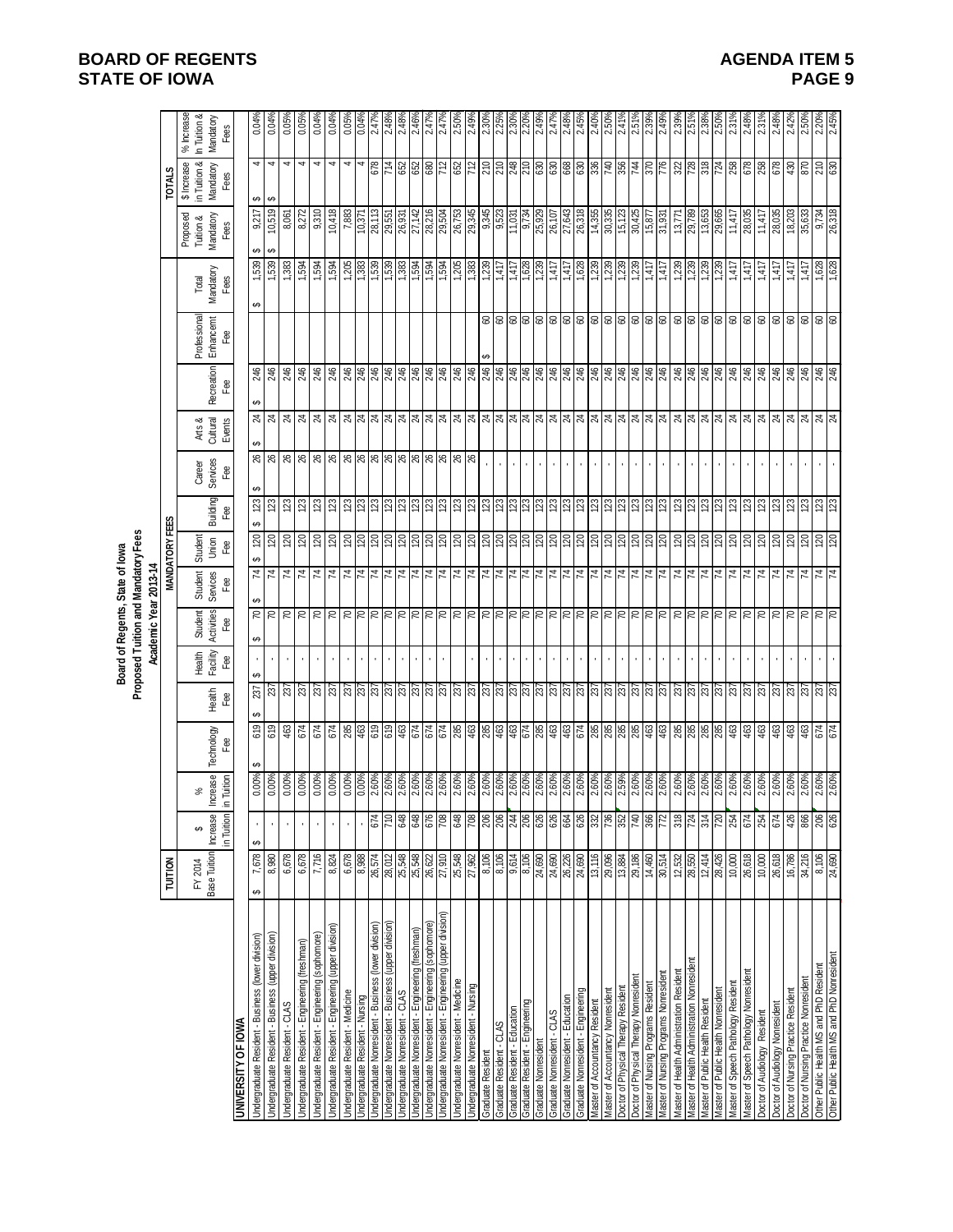# **BOARD OF REGENTS STATE OF IOWA**

| <b>AGENDA ITEM 5</b> |  |
|----------------------|--|
| PAGE 10              |  |

|                                              |                                    |            |                                   |                                 |                                            |                           | Board of Regents, State of lowa     |                                                                                                                 |                                |                                 |                           |                                   |                                                                                                                                                       |               |                                                                |                            |                                              |                                                                          |
|----------------------------------------------|------------------------------------|------------|-----------------------------------|---------------------------------|--------------------------------------------|---------------------------|-------------------------------------|-----------------------------------------------------------------------------------------------------------------|--------------------------------|---------------------------------|---------------------------|-----------------------------------|-------------------------------------------------------------------------------------------------------------------------------------------------------|---------------|----------------------------------------------------------------|----------------------------|----------------------------------------------|--------------------------------------------------------------------------|
|                                              |                                    |            |                                   |                                 |                                            |                           | Proposed Tuition and Mandatory Fees |                                                                                                                 |                                |                                 |                           |                                   |                                                                                                                                                       |               |                                                                |                            |                                              |                                                                          |
|                                              |                                    |            |                                   |                                 |                                            |                           | Academic Year 2013-14               |                                                                                                                 |                                |                                 |                           |                                   |                                                                                                                                                       |               |                                                                |                            |                                              |                                                                          |
|                                              | <b>TUITION</b>                     |            |                                   |                                 |                                            |                           |                                     |                                                                                                                 | <b>MANDATORY FEES</b>          |                                 |                           |                                   |                                                                                                                                                       |               |                                                                |                            | <b>TOTALS</b>                                |                                                                          |
|                                              |                                    |            |                                   |                                 |                                            |                           |                                     |                                                                                                                 |                                |                                 |                           |                                   |                                                                                                                                                       |               |                                                                | Proposed                   | \$ Increase                                  | % Increase                                                               |
|                                              | Base Tuition   Increase<br>FY 2014 | ↮          | వ్                                | Technology                      |                                            | <b>Facility</b><br>Health | Activities<br>Student               | <b>Services</b><br>Student                                                                                      | Student<br>Union               |                                 |                           | Arts &                            | Professional<br>Enhancemt<br>Recreation                                                                                                               |               | Mandatory<br>Total                                             | Mandatory<br>Tuition &     | in Tuition &<br>Mandatory                    | In Tuition &<br>Mandatory                                                |
|                                              |                                    | in Tuition | <b>Increase</b><br>in Tuition     | Fee                             | Health<br>Fee                              | Fee                       | Fee                                 | Fee                                                                                                             | Fee                            | Building<br>Ğ۹                  | Career<br>Services<br>Fee | €€<br>Cultural<br>Events          |                                                                                                                                                       | Fee           | Fees                                                           | Fees                       | Fees                                         | Fees                                                                     |
| UNIVERSITY OF IOWA                           |                                    |            |                                   |                                 |                                            |                           |                                     |                                                                                                                 |                                |                                 |                           |                                   |                                                                                                                                                       |               |                                                                |                            |                                              |                                                                          |
| <b>MBA Resident</b>                          | 19,246                             | 488        | 2.60%                             |                                 |                                            |                           |                                     |                                                                                                                 |                                |                                 |                           |                                   |                                                                                                                                                       |               |                                                                | 20,425                     |                                              |                                                                          |
| <b>MBA Nonresident</b>                       | 35,314                             | 894        | 2.60%                             | 8 8 9 9 9 9 9 8 8 8 8 8 8 8 8 8 | $\frac{237}{237}$                          |                           | 9999999999999999                    | $\frac{1}{4}$ $\frac{1}{4}$ $\frac{1}{4}$ $\frac{1}{4}$ $\frac{1}{4}$ $\frac{1}{4}$ $\frac{1}{4}$ $\frac{1}{4}$ | <u>a a a a a a a a a a a a</u> | នន្ទន្ទន្ទន្ទន្ទន្ទន្ទន្ទន្ទន្ទ |                           | <u>ង ង ង ង ង ង ង ង ង ង ង ង ង </u> | $\frac{18}{3}$ $\frac{18}{3}$ $\frac{18}{3}$ $\frac{18}{3}$ $\frac{18}{3}$ $\frac{18}{3}$ $\frac{18}{3}$ $\frac{18}{3}$ $\frac{18}{3}$ $\frac{18}{3}$ |               | $\frac{132}{1357}$<br>$\frac{136}{1357}$<br>$\frac{136}{1357}$ |                            | $\frac{492}{1,002}$<br>$\frac{1,002}{4,002}$ | $\frac{2.47\%}{2.52\%}$                                                  |
| <b>Dentistry Resident</b>                    | 35,930<br>38,930                   | 910        | 2.60%<br>11.17%<br>2.60%<br>2.60% |                                 | $ \bar{x} \bar{x} \bar{x} \bar{x} \bar{x}$ |                           |                                     |                                                                                                                 |                                |                                 |                           |                                   |                                                                                                                                                       |               |                                                                | 36,493<br>37,287<br>40,287 |                                              | $\frac{3.02\%}{11.31\%}\n \frac{1.31\%}{2.86\%}\n \frac{1.31\%}{8.00\%}$ |
| Dentistry Resident - entering Fall 2013      |                                    | 3,910      |                                   |                                 |                                            |                           |                                     |                                                                                                                 |                                |                                 |                           |                                   |                                                                                                                                                       |               |                                                                |                            |                                              |                                                                          |
| <b>Dentistry Nonresident</b>                 | 58,688                             | 1,486      |                                   |                                 |                                            |                           |                                     |                                                                                                                 |                                |                                 |                           |                                   |                                                                                                                                                       |               |                                                                | 60,045                     |                                              |                                                                          |
| bentistry Nonresident - entering Fall 2013   | 61,688                             | 4,486      |                                   |                                 |                                            |                           |                                     |                                                                                                                 |                                |                                 |                           |                                   |                                                                                                                                                       |               |                                                                |                            | 4,668                                        |                                                                          |
| aw Resident                                  | 26,274                             | 88         |                                   |                                 |                                            |                           |                                     |                                                                                                                 |                                |                                 |                           |                                   |                                                                                                                                                       |               | 1,773                                                          | 78,047                     | <b>FO2</b>                                   |                                                                          |
| aw Nonresident                               | 47,252                             | 1,196      | 2.60%<br>2.60%                    |                                 |                                            | $\epsilon$                |                                     |                                                                                                                 |                                |                                 |                           |                                   |                                                                                                                                                       |               | 1,773                                                          | 49,025                     | 1,233                                        | 2.58%                                                                    |
| Medicine Resident                            | 32,370                             | 820        |                                   |                                 |                                            |                           |                                     |                                                                                                                 |                                |                                 |                           |                                   |                                                                                                                                                       |               | 621')                                                          | 33,549                     | 824                                          | $2.52\%$<br>$2.55\%$                                                     |
| Aedicine Nonresident                         | 48,852                             | ,238       | 2.60%                             |                                 |                                            |                           |                                     |                                                                                                                 |                                |                                 |                           |                                   |                                                                                                                                                       |               | 621'L                                                          | <b>PO,031</b>              | $\frac{1}{2}$ ន្ត្រី ន្ត្រី                  |                                                                          |
| Physician Assistant - Resident               | 13,616                             | 346        | 2.60%<br>2.60%                    |                                 |                                            |                           |                                     |                                                                                                                 |                                |                                 |                           |                                   |                                                                                                                                                       | $\frac{8}{8}$ |                                                                | 14,855                     |                                              | 2.41%                                                                    |
| <sup>p</sup> hysician Assistant -Nonresident | 28,630                             | 726        |                                   |                                 | $\frac{27}{237}$                           |                           |                                     |                                                                                                                 |                                |                                 |                           |                                   |                                                                                                                                                       |               | 1,239                                                          | 29,869                     |                                              | $2.51\%$                                                                 |
| Pharm. D. Resident                           | 21,188                             | 536        | 2.60%                             |                                 |                                            |                           |                                     | $\overline{z}$                                                                                                  | $\overline{20}$                | 123                             |                           |                                   | 246                                                                                                                                                   |               | 1,533                                                          | 22,721                     |                                              | 2.43%                                                                    |
| Pharm. D. Nonresident                        | 39,502                             | 1,000      | 2.60%                             | 639                             | 237                                        |                           | R                                   | $\overline{z}$                                                                                                  | 120                            | 123                             |                           | $\mathbb{Z}$                      | 246                                                                                                                                                   |               | 1,533                                                          | 41,035                     | 1,004                                        | 2.51%                                                                    |
| OFF-CAMPUS DEGREE PROGRAM RATES              |                                    |            |                                   |                                 |                                            |                           |                                     |                                                                                                                 |                                |                                 |                           |                                   |                                                                                                                                                       |               |                                                                |                            |                                              |                                                                          |
| Indergraduate - Business                     |                                    |            |                                   |                                 |                                            |                           |                                     |                                                                                                                 |                                |                                 |                           |                                   |                                                                                                                                                       |               |                                                                |                            |                                              |                                                                          |
| Entrepreneurial Management-BBA Online        | 8,980                              |            | 0.00%                             | 619                             |                                            |                           |                                     |                                                                                                                 |                                |                                 |                           |                                   |                                                                                                                                                       |               | 619                                                            | 9,599                      |                                              | 0.00%                                                                    |
| ndergraduate - CLAS                          |                                    |            |                                   |                                 |                                            |                           |                                     |                                                                                                                 |                                |                                 |                           |                                   |                                                                                                                                                       |               |                                                                |                            |                                              |                                                                          |
| Bachelor of Liberal Studies                  | 6,678                              |            | 0.00%                             | 463                             |                                            |                           |                                     |                                                                                                                 |                                |                                 |                           |                                   |                                                                                                                                                       |               | 463                                                            | 7,141                      |                                              | 0.00%                                                                    |
| Bachelor of Applied Studies                  | 6,678                              | ı          | 0.00%                             | 463                             |                                            |                           |                                     |                                                                                                                 |                                |                                 |                           |                                   |                                                                                                                                                       |               | 463                                                            | 7,141                      | ×,                                           | $0.00\%$                                                                 |
| Liberal Studies Interest                     | 6,678                              |            | 0.00%                             | 463                             |                                            |                           |                                     |                                                                                                                 |                                |                                 |                           |                                   |                                                                                                                                                       |               | 463                                                            | 7,141                      | $\blacksquare$                               | 0.00%                                                                    |
| Off-Campus Program                           | 6,678                              |            | 0.00%                             | 463                             |                                            |                           |                                     |                                                                                                                 |                                |                                 |                           |                                   |                                                                                                                                                       |               | 463                                                            | 7,141                      |                                              | 0.00%                                                                    |
| Indergraduate - CCOM                         |                                    |            |                                   |                                 |                                            |                           |                                     |                                                                                                                 |                                |                                 |                           |                                   |                                                                                                                                                       |               |                                                                |                            |                                              |                                                                          |
| Radiation Sciences-BS Online                 | 6,678                              | ٠          | 0.00%                             | 285                             |                                            |                           |                                     |                                                                                                                 |                                |                                 |                           |                                   |                                                                                                                                                       |               | 285                                                            | 6,963                      |                                              | $0.00\%$                                                                 |
| Indergraduate - Nursing                      |                                    |            |                                   |                                 |                                            |                           |                                     |                                                                                                                 |                                |                                 |                           |                                   |                                                                                                                                                       |               |                                                                |                            |                                              |                                                                          |
| Nursing-RN to BSN                            | 8,988                              |            | 0.00%                             | 463                             |                                            |                           |                                     |                                                                                                                 |                                |                                 |                           |                                   |                                                                                                                                                       |               | 463                                                            | 9,451                      |                                              | 0.00%                                                                    |
| GALO - GLAS                                  |                                    |            |                                   |                                 |                                            |                           |                                     |                                                                                                                 |                                |                                 |                           |                                   |                                                                                                                                                       |               |                                                                |                            |                                              |                                                                          |
| Social Work-Master Off-Campus                | 8,106                              | 206        | 2.60%                             | \$3                             |                                            |                           |                                     |                                                                                                                 |                                |                                 |                           |                                   |                                                                                                                                                       |               | \$3                                                            | 8,569                      | 206                                          | 2.46%                                                                    |
| Off-Campus Program                           | 8,106                              | 206        | 2.60%                             | 463                             |                                            |                           |                                     |                                                                                                                 |                                |                                 |                           |                                   |                                                                                                                                                       |               | 463                                                            | 8,569                      | 206                                          | 2.46%                                                                    |
| Graduate - Education                         |                                    |            |                                   |                                 |                                            |                           |                                     |                                                                                                                 |                                |                                 |                           |                                   |                                                                                                                                                       |               |                                                                |                            |                                              |                                                                          |
| Educational Administration                   | 9,614                              | 244        | 2.60%                             | 463                             |                                            |                           |                                     |                                                                                                                 |                                |                                 |                           |                                   |                                                                                                                                                       |               | 463                                                            | 10,077                     | 244                                          | 2.48%                                                                    |
| Special Education                            | 9,614                              | 244        | 2.60%                             | 463                             |                                            |                           |                                     |                                                                                                                 |                                |                                 |                           |                                   |                                                                                                                                                       |               | පි                                                             | 10,077                     | 244                                          | 2.48%                                                                    |
| <b>Master of Nursing Programs</b>            |                                    |            |                                   |                                 |                                            |                           |                                     |                                                                                                                 |                                |                                 |                           |                                   |                                                                                                                                                       |               |                                                                |                            |                                              |                                                                          |
| Nursing-Master of Science Online             | 14,460                             | 366        | 2.60%                             | 463                             |                                            |                           |                                     |                                                                                                                 |                                |                                 |                           |                                   |                                                                                                                                                       |               | 463                                                            | 14,923                     | 366                                          | 2.51%                                                                    |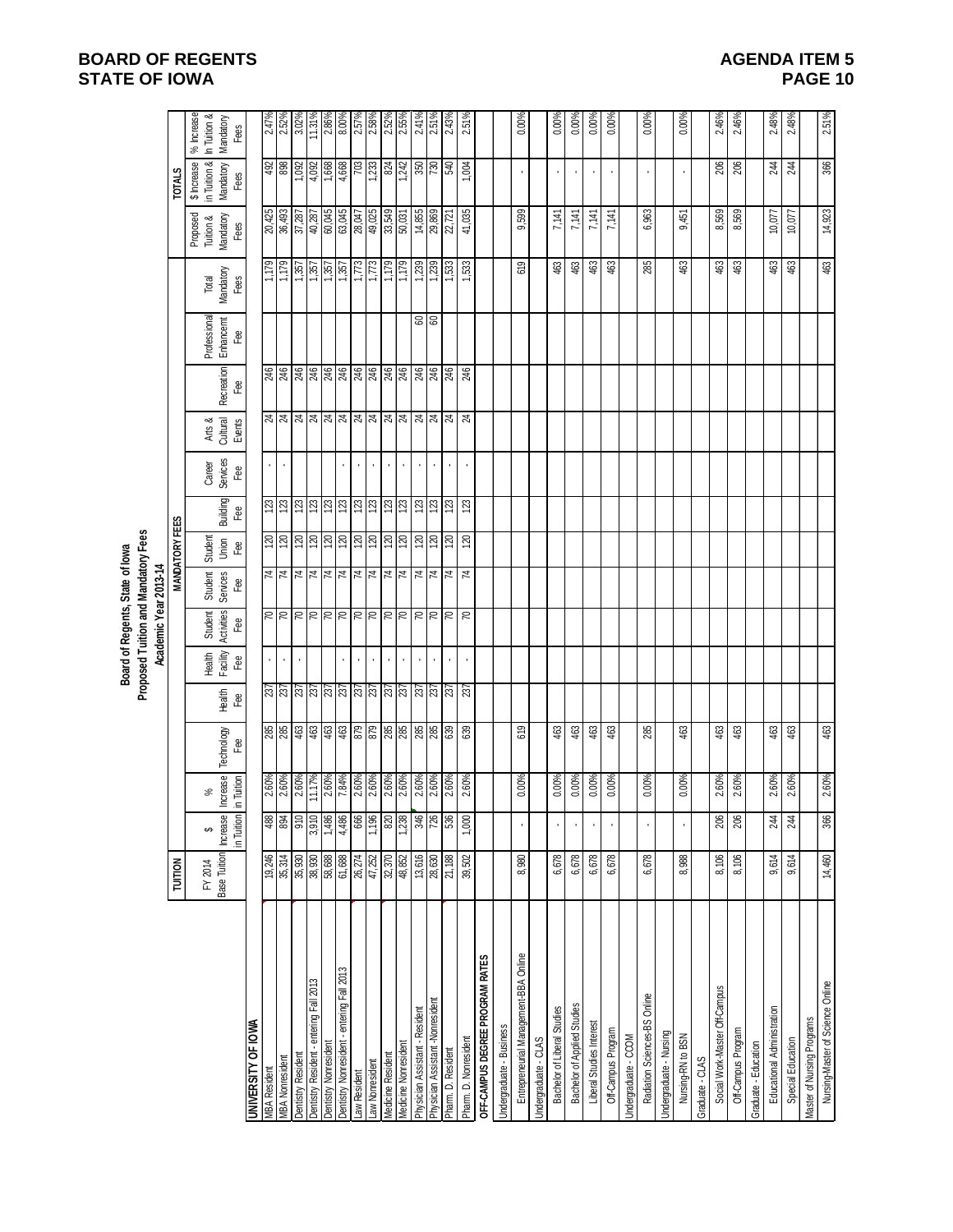|                                                                                                                |                                   |                                            |                                  |                                                |                                                                                                                                             |                               |                              | Proposed Tuition and Mandatory Fees<br>Board of Regents, State of lowa<br>Academic Year 2013-14 |                             |                 |                           |                              |                                                                         |                                  |                                                                                         |                                            |                                                  |                                                                                                                                                                                                                                                                                                           |
|----------------------------------------------------------------------------------------------------------------|-----------------------------------|--------------------------------------------|----------------------------------|------------------------------------------------|---------------------------------------------------------------------------------------------------------------------------------------------|-------------------------------|------------------------------|-------------------------------------------------------------------------------------------------|-----------------------------|-----------------|---------------------------|------------------------------|-------------------------------------------------------------------------|----------------------------------|-----------------------------------------------------------------------------------------|--------------------------------------------|--------------------------------------------------|-----------------------------------------------------------------------------------------------------------------------------------------------------------------------------------------------------------------------------------------------------------------------------------------------------------|
|                                                                                                                | <b>TUITION</b>                    |                                            |                                  |                                                |                                                                                                                                             |                               |                              |                                                                                                 | <b>MANDATORY FEES</b>       |                 |                           |                              |                                                                         |                                  |                                                                                         |                                            | <b>TOTALS</b>                                    |                                                                                                                                                                                                                                                                                                           |
|                                                                                                                | Base Tuition<br>FY 2014           | Increase<br>in Tuition<br>↮                | Increase<br>in Tuition<br>శ      | Technology<br>Fee                              | Health<br>Fee                                                                                                                               | Health<br>Facility<br>Fee     | Student<br>Activities<br>Fee | Student<br>Services<br>Fee                                                                      | Student<br>Union<br>Fee     | Building<br>Fee | Career<br>Services<br>Fee | Arts &<br>Cultural<br>Events | Recreation<br>Fee                                                       | Professional<br>Enhancemt<br>Fee | Mandatory<br>Total<br>Fees                                                              | Proposed<br>Tuition &<br>Mandatory<br>Fees | \$ Increase<br>in Tuition &<br>Mandatory<br>Fees | % Increase<br>In Tuition &<br>Mandatory<br>Fees                                                                                                                                                                                                                                                           |
| OWA STATE UNIVERSITY                                                                                           |                                   |                                            |                                  |                                                |                                                                                                                                             |                               |                              |                                                                                                 |                             |                 |                           |                              |                                                                         |                                  |                                                                                         |                                            |                                                  |                                                                                                                                                                                                                                                                                                           |
| <b>Jndergraduate Resident</b>                                                                                  | 6,648<br>မာ                       |                                            | $0.00\%$<br>$0.00\%$             |                                                |                                                                                                                                             | $\widetilde{\mathbb{G}}$      |                              |                                                                                                 | $\cdot$                     | 55.10<br>↮      |                           | ↮                            | ↮                                                                       |                                  |                                                                                         | 7,725.60                                   | ↮                                                |                                                                                                                                                                                                                                                                                                           |
| Jndergraduate Resident - Business                                                                              | 6,648                             |                                            |                                  |                                                |                                                                                                                                             |                               |                              | $$188.20$<br>$188.20$                                                                           |                             | 55.10           |                           |                              | 321.60<br>321.60                                                        |                                  | 1,077.60<br>1,117.60                                                                    | 7,765.60                                   | ↮                                                |                                                                                                                                                                                                                                                                                                           |
| Indergraduate Resident - Business - upper division                                                             | $\frac{8,290}{6,648}$             |                                            | 0.00%                            |                                                | $\frac{1}{2}$ $\frac{1}{2}$ $\frac{1}{2}$ $\frac{1}{2}$ $\frac{1}{2}$ $\frac{1}{2}$ $\frac{1}{2}$ $\frac{1}{2}$ $\frac{1}{2}$ $\frac{1}{2}$ | $ e $ $e$ $ e $ $e$ $ e $ $e$ | <u>s s s s s s s s s s</u>   | 188.20<br>188.20<br>188.20<br>188.20                                                            | $\cdot$                     | 55.10           | $\cdot$                   | $\mathbf{r}$                 | $\frac{321.60}{321.60}$                                                 |                                  | $\begin{array}{r} 1,117.60 \\ 1,293.60 \\ 1,293.60 \\ 1,293.60 \\ 1,293.60 \end{array}$ | 9,407.60                                   | $\mathbf{r}$                                     | $\frac{8}{100}$ $\frac{8}{100}$ $\frac{8}{100}$ $\frac{8}{100}$ $\frac{8}{100}$ $\frac{8}{100}$ $\frac{8}{100}$ $\frac{8}{100}$ $\frac{8}{100}$ $\frac{8}{100}$ $\frac{8}{100}$ $\frac{8}{100}$ $\frac{8}{100}$ $\frac{8}{100}$ $\frac{8}{100}$ $\frac{8}{100}$ $\frac{8}{100}$ $\frac{8}{100}$ $\frac{8$ |
| Jndergraduate Resident - Engineering (lower division)<br>Jndergraduate Resident - Engineering (upper division) |                                   |                                            |                                  |                                                |                                                                                                                                             |                               |                              |                                                                                                 | $\mathbf{r}$                | 55.10           | $\sim$                    | $\mathbf{r}$                 |                                                                         |                                  |                                                                                         | 7,941.60<br>10,107.60                      | $\mathbf{r}$                                     |                                                                                                                                                                                                                                                                                                           |
|                                                                                                                |                                   |                                            |                                  |                                                |                                                                                                                                             |                               |                              |                                                                                                 | ¥,                          | 55.10           | ¥,                        | ¥,                           |                                                                         |                                  |                                                                                         |                                            | ¥,                                               |                                                                                                                                                                                                                                                                                                           |
| Jndergraduate Resident - Comp Science<br>Jndergraduate Resident - AST/I-Tec (lower division)                   | 6,648                             |                                            | 0.00%<br>0.00%<br>7.45%          |                                                |                                                                                                                                             |                               |                              |                                                                                                 |                             | 55.10           |                           |                              | 37.60<br>37.50<br>37.50                                                 |                                  |                                                                                         | $\frac{7,941.60}{7,941.60}$                |                                                  |                                                                                                                                                                                                                                                                                                           |
| Indergraduate Resident - AST/I-Tec (upper division)                                                            | 8,422                             | 584                                        |                                  |                                                |                                                                                                                                             |                               |                              | 188.20                                                                                          |                             | 55.10           |                           |                              |                                                                         |                                  | 1,293.60                                                                                | 9,715.60                                   | 584.00                                           |                                                                                                                                                                                                                                                                                                           |
| <b>Jndergraduate Resident - Architecture</b><br>Indergraduate Nonresident                                      | 7,448                             | $rac{40}{40}$                              | 68%<br>0.35%<br>0.35%            |                                                | $\frac{86}{100}$                                                                                                                            | $\frac{9}{16}$                | $\frac{6}{10}$               | 188.20                                                                                          |                             | 55.10<br>55.10  |                           |                              | 321.60<br>321.60                                                        |                                  | 1,077.60                                                                                | 8,525.60<br>20,277.60                      | 400.00<br>440.00                                 | $4.9%$<br>$2.2%$<br>$2.2%$<br>$2.2%$                                                                                                                                                                                                                                                                      |
|                                                                                                                |                                   |                                            |                                  |                                                |                                                                                                                                             |                               |                              |                                                                                                 | $\mathcal{A}^{\mathcal{A}}$ |                 | $\sim$<br>$\mathbf{r}$    |                              |                                                                         |                                  |                                                                                         |                                            | 440.00<br>မာ                                     |                                                                                                                                                                                                                                                                                                           |
| Jndergraduate Nonresident - Business<br>Jndergraduate Nonresident - Business - upper division                  | 19,200<br>20,842                  | 478                                        |                                  |                                                | $\frac{96}{196}$                                                                                                                            | $\frac{3}{2}$                 | $\frac{20.70}{70.70}$        | 188.20                                                                                          | $\bar{\mathbf{r}}$          | 55.10           | $\bar{\phantom{a}}$       | ×,                           | 321.60<br>321.60                                                        |                                  | 1,117.60<br>1,117.60                                                                    | 20,317.60                                  | 478.00                                           |                                                                                                                                                                                                                                                                                                           |
| Indergraduate Nonresident - Engineering (lower division)                                                       | 19,200                            | 440                                        | 2.35%                            |                                                |                                                                                                                                             | $\mathfrak{g}_\dagger$        | 02'02                        | 188.20                                                                                          | $\epsilon$                  | 55.10           | $\mathbf{r}$              | $\blacksquare$               | 321.60                                                                  |                                  | 1,293.60                                                                                | 20,493.60                                  | 440.00<br>↮                                      |                                                                                                                                                                                                                                                                                                           |
| Indergraduate Nonresident - Engineering (upper division)                                                       | 21,284                            |                                            |                                  |                                                |                                                                                                                                             |                               |                              | 188.20                                                                                          |                             | 55.10           |                           |                              | $\frac{321.60}{321.60}$                                                 |                                  | 1,293.60                                                                                | 22,577.60                                  | 488.00<br>↮                                      |                                                                                                                                                                                                                                                                                                           |
| <b>Jndergraduate Nonresident - Comp Science</b>                                                                |                                   |                                            |                                  |                                                |                                                                                                                                             |                               |                              |                                                                                                 |                             | 55.10           |                           |                              |                                                                         |                                  |                                                                                         | 20,493.60                                  | S                                                |                                                                                                                                                                                                                                                                                                           |
| Jndergraduate Nonresident - AST/I-Tec (lower division)                                                         | $\frac{19,200}{20,996}$           | $\frac{48}{9}$ $\frac{4}{9}$ $\frac{1}{9}$ | 2.35%<br>2.35%<br>2.35%<br>5.27% |                                                | $\frac{18}{2}$ $\frac{18}{2}$ $\frac{18}{2}$ $\frac{18}{2}$                                                                                 | e e e e                       |                              | 188.20                                                                                          |                             | 55.10           |                           |                              |                                                                         |                                  | 1,293.60<br>1,293.60                                                                    | 20,493.60                                  | 440.00<br>↮                                      |                                                                                                                                                                                                                                                                                                           |
| Jndergraduate Nonresident - AST/I-Tec (upper division)                                                         |                                   |                                            |                                  |                                                |                                                                                                                                             |                               |                              |                                                                                                 |                             |                 |                           |                              |                                                                         |                                  |                                                                                         | 22,289.60                                  | 850.00<br>\$1,052.00                             |                                                                                                                                                                                                                                                                                                           |
| Jndergraduate Nonresident - Architecture<br>Graduate Resident                                                  | $\frac{20,010}{7,848}$<br>9,528   | 850<br>92                                  | 4.44%<br>1.19%                   |                                                | 9899                                                                                                                                        | 999                           | <u>kisisisisisis</u>         | 188.20<br>188.20<br>188.20                                                                      |                             | 55.10           |                           |                              | $\frac{321.60}{321.60}$ $\frac{321.60}{321.60}$ $\frac{321.60}{321.60}$ |                                  | 1,077.60                                                                                | 21,087.60<br>8,879.60                      | 92.00<br>↮<br>↮                                  |                                                                                                                                                                                                                                                                                                           |
| Graduate Resident - Business                                                                                   |                                   | 112                                        | 1.19%                            |                                                |                                                                                                                                             |                               |                              |                                                                                                 | $\mathbf{r}$                | 55.10           |                           |                              |                                                                         |                                  | $\frac{1,031.60}{1,071.60}$                                                             | 10,599.60                                  | 112.00<br>↔                                      |                                                                                                                                                                                                                                                                                                           |
| Graduate Resident - Engineering                                                                                | 9,046                             | 90                                         | 1.19%                            |                                                | 196                                                                                                                                         | $\frac{1}{2}$                 | 70.70                        | 188.20                                                                                          |                             | 55.10           |                           |                              | 321.60                                                                  |                                  | 1,293.60                                                                                | 10,339.60                                  | 106.00<br>↮                                      | 1.0%                                                                                                                                                                                                                                                                                                      |
| Sraduate Resident - Comp Science                                                                               | 7,848                             |                                            | 1.19%                            |                                                |                                                                                                                                             |                               | 0.07                         | 188.20                                                                                          |                             | 55.10           |                           |                              | 321.60                                                                  |                                  | 1,293.60                                                                                | 9,141.60                                   | 92.00<br>↮                                       | 1.0%                                                                                                                                                                                                                                                                                                      |
| Graduate Resident - Architecture                                                                               | 8,654                             | $\frac{88}{9}$                             | 6.11%                            |                                                | $\frac{98}{28}$                                                                                                                             | 99                            | $\frac{620}{100}$            | 188.20                                                                                          |                             | 55.10           |                           |                              | 321.60<br>321.60                                                        |                                  | $\frac{1,031.60}{1,031.60}$                                                             | 9,685.60                                   | 498.00<br>မာ                                     |                                                                                                                                                                                                                                                                                                           |
| Graduate Nonresident                                                                                           | 20,158                            |                                            | 2.35%                            |                                                |                                                                                                                                             | 999                           |                              |                                                                                                 |                             | 55.10           |                           |                              |                                                                         |                                  |                                                                                         | 21,189.60                                  | 462.00<br>မာ                                     |                                                                                                                                                                                                                                                                                                           |
| Graduate Nonresident - Business                                                                                | 21,840                            |                                            | 2.35%                            |                                                |                                                                                                                                             |                               | 70.70                        | 188.20                                                                                          | $\mathbf{r}$                | 55.10           | $\mathbf{r}$              |                              | 321.60                                                                  |                                  | 1,071.60                                                                                | 22,911.60                                  | 502.00<br>↮                                      |                                                                                                                                                                                                                                                                                                           |
| Sraduate Nonresident - Engineering                                                                             |                                   |                                            |                                  |                                                |                                                                                                                                             |                               |                              |                                                                                                 |                             | 55.10           |                           |                              |                                                                         |                                  | $\frac{1,293.60}{1,293.60}$                                                             | 22,597.60                                  | 490.00<br>↮                                      |                                                                                                                                                                                                                                                                                                           |
| Graduate Nonresident - Comp Science<br>Graduate Nonresident - Architecture                                     | $\frac{21,304}{20,158}$           | 8 \$ \$ \$                                 |                                  |                                                |                                                                                                                                             |                               | $\frac{20}{10}$              | 188.20<br>188.20                                                                                |                             |                 |                           |                              | $\frac{37.60}{37.50}$                                                   |                                  | 1,031.60                                                                                | 21,451.60<br>21,999.60                     | 462.00<br>မာ                                     | $\frac{88}{22\%}\times\frac{8}{22\%}\times\frac{8}{21\%}\times\frac{8}{1}$                                                                                                                                                                                                                                |
|                                                                                                                |                                   |                                            |                                  |                                                |                                                                                                                                             |                               |                              |                                                                                                 |                             | 55.10           |                           |                              |                                                                         |                                  |                                                                                         |                                            | 872.00                                           |                                                                                                                                                                                                                                                                                                           |
| /eterinary Medicine Resident - 4th year<br>Veterinary Medicine Resident                                        | 28,308<br>19, 152                 | 648<br>957                                 | 2.35%<br>2.35%<br>4.34%<br>3.50% |                                                | 999999                                                                                                                                      | 99999                         | 70.70<br>70.70               | 188.20<br>188.20                                                                                |                             | 55.10<br>55.10  | $\mathbf{r}$              |                              | 321.60<br>321.60                                                        |                                  | 1,077.60<br>09:220                                                                      | 20,229.60<br>29,385.60                     | 648.00<br>00.796                                 | 3.4%<br>3.3%                                                                                                                                                                                                                                                                                              |
| Veterinary Medicine Nonresident                                                                                | 42,840                            | 1,450                                      | 3.50%                            |                                                | $\frac{96}{2}$                                                                                                                              | $\frac{9}{2}$                 | 70.70                        | 188.20                                                                                          | $\blacksquare$              | 55.10           | $\bar{1}$                 | $\blacksquare$               | $321,60$<br>$321,60$                                                    |                                  | 1,077.60                                                                                | 43,917.60                                  | \$1,450.00                                       | 3.4%                                                                                                                                                                                                                                                                                                      |
| Veterinary Medicine Nonresident - 4th year                                                                     | 51,459                            | 1,740                                      | 3.50%                            |                                                | 196                                                                                                                                         | $\frac{1}{2}$                 | 70.70                        | 188.20                                                                                          |                             |                 |                           |                              |                                                                         |                                  | 1,077.60                                                                                | 52,536.60                                  | \$1,740.00                                       | 3.4%                                                                                                                                                                                                                                                                                                      |
|                                                                                                                |                                   |                                            |                                  |                                                |                                                                                                                                             |                               |                              |                                                                                                 |                             |                 |                           |                              |                                                                         |                                  |                                                                                         |                                            |                                                  |                                                                                                                                                                                                                                                                                                           |
| UNIVERSITY OF NORTHERN IOWA                                                                                    |                                   |                                            |                                  |                                                |                                                                                                                                             |                               |                              |                                                                                                 |                             |                 |                           |                              |                                                                         |                                  |                                                                                         |                                            |                                                  |                                                                                                                                                                                                                                                                                                           |
| <b>Jndergraduate Resident</b>                                                                                  | 6,648<br>မာ                       | မာ                                         | 0.00%                            | 258                                            | 203                                                                                                                                         | 5                             |                              | ↮                                                                                               |                             | 220             |                           | မာ                           | 5<br>ക                                                                  |                                  | 1,037.00                                                                                | 7,685.00                                   |                                                  |                                                                                                                                                                                                                                                                                                           |
| Jndergraduate Resident - Business - upper division                                                             | 8,204                             |                                            | 0.01%                            | ន្ត្រី ន្ត្រី ន្ត្រី ន្ត្រី ន្ត្រី ន្ត្រី ន្ត្ | ន្ត្ <mark>រី</mark> ន្ត្រី  ន្ត្រី  ន្ត្រី  ន្ត្រី  ន្ត្រី                                                                                 | $\frac{5}{2}$ $\frac{5}{2}$   | $\epsilon$                   | <u>ឌូ ឌូ ឌូ ឌូ ឌូ ឌូ ឌូ ឌូ ឌូ ឌូ</u>                                                            |                             | ននននន           |                           |                              | $\frac{2}{9}$                                                           |                                  | 1,037.00<br>↮                                                                           | 9,241.00                                   | <mark>ႜ</mark> ႜႜႜၜ႞ၛႜၛႜၛႜၛႜ                     | $\frac{0.7\%}{0.5\%}$<br>$\frac{2.8\%}{2.5\%}$                                                                                                                                                                                                                                                            |
| Undergraduate Nonresident - Business - upper division<br>Undergraduate Nonresident                             | 16,144<br>$\frac{17,700}{17,700}$ | $\frac{410}{410}$                          | 2.60%<br>2.37%                   |                                                |                                                                                                                                             |                               |                              |                                                                                                 |                             |                 |                           |                              |                                                                         |                                  | $\frac{1,037.00}{1,037.00}$<br>မာမြာ                                                    | 17,181.00<br>18,737.00                     |                                                  |                                                                                                                                                                                                                                                                                                           |
| Graduate Resident                                                                                              | 7,756                             |                                            | 0.00%                            |                                                |                                                                                                                                             | $\overline{\epsilon}$         |                              |                                                                                                 |                             |                 |                           |                              |                                                                         |                                  | 1,037.00<br>s                                                                           | 8,793.00                                   |                                                  | $0.6\%$                                                                                                                                                                                                                                                                                                   |
|                                                                                                                | 9,312                             |                                            |                                  |                                                |                                                                                                                                             |                               |                              |                                                                                                 |                             |                 | $\bar{1}$                 |                              |                                                                         |                                  | $\Theta$                                                                                |                                            |                                                  |                                                                                                                                                                                                                                                                                                           |
| Graduate Resident - Business<br>Graduate Nonresident<br>Graduate Nonresident - Business                        | 17,470                            | 444<br>444                                 | 0.00%<br>2.60%<br>2.39%          |                                                |                                                                                                                                             | $\frac{5}{2}$ $\frac{5}{2}$   | $\blacksquare$               |                                                                                                 |                             |                 |                           |                              | <b>2</b><br>29<br>29                                                    |                                  | $\frac{1,037.00}{1,037.00}$<br>မာ မာ                                                    | $\frac{10,349.00}{18,507.00}$              |                                                  | 0.5%<br>2.7%<br>2.5%                                                                                                                                                                                                                                                                                      |
|                                                                                                                | 19,026                            |                                            |                                  |                                                |                                                                                                                                             |                               |                              |                                                                                                 |                             |                 |                           |                              |                                                                         |                                  |                                                                                         |                                            |                                                  |                                                                                                                                                                                                                                                                                                           |

| ERSITT OF NURTIFIERIN IUWA                       |        |     |                                  |     |                |    |  |                 |                      |                |          |                      |                               |     |                                                                                                                                                                                                                                                                                                                     |  |
|--------------------------------------------------|--------|-----|----------------------------------|-----|----------------|----|--|-----------------|----------------------|----------------|----------|----------------------|-------------------------------|-----|---------------------------------------------------------------------------------------------------------------------------------------------------------------------------------------------------------------------------------------------------------------------------------------------------------------------|--|
| rgraduate Resident                               | 6,648  |     | 0.00%                            | 258 | 203   \$       |    |  | 258             | $\overline{a}$<br>20 | $\overline{a}$ | 52       | ,037.00              | G)<br>7,685.00                | 8   |                                                                                                                                                                                                                                                                                                                     |  |
| rgraduate Resident - Business - upper division   | 3.204  |     | 0.01%<br>2.60%<br>2.37%<br>0.00% | 258 | 203            |    |  | 258             | 220                  |                | 2        | ,037.00              | 9,241.00                      | ន   |                                                                                                                                                                                                                                                                                                                     |  |
| rgraduate Nonresident                            | 16,144 | 410 |                                  | 258 |                | 31 |  |                 | $\frac{20}{20}$      |                | 2        | ,037.00              |                               | 460 |                                                                                                                                                                                                                                                                                                                     |  |
| graduate Nonresident - Business - upper division | 00Z'/  | 410 |                                  | 38  | $\frac{8}{20}$ | 51 |  |                 |                      |                | <b>P</b> | ,037.00              |                               | 460 |                                                                                                                                                                                                                                                                                                                     |  |
| uate Resident                                    | 756    |     |                                  | 258 | 203            | 51 |  | $\frac{88}{28}$ | 220                  |                | 59       | ,037.00              | $\frac{17,181.00}{18,737.00}$ | ន   | $\frac{1}{2}$ $\frac{1}{2}$ $\frac{1}{2}$ $\frac{1}{2}$ $\frac{1}{2}$ $\frac{1}{2}$ $\frac{1}{2}$ $\frac{1}{2}$ $\frac{1}{2}$ $\frac{1}{2}$ $\frac{1}{2}$ $\frac{1}{2}$ $\frac{1}{2}$ $\frac{1}{2}$ $\frac{1}{2}$ $\frac{1}{2}$ $\frac{1}{2}$ $\frac{1}{2}$ $\frac{1}{2}$ $\frac{1}{2}$ $\frac{1}{2}$ $\frac{1}{2}$ |  |
| Juate Resident - Business                        | 9,312  |     | 00%<br>2.60%<br>2.39%            | 258 | 203            |    |  | 258             | 20                   |                | 5        | ,037.00              | 10,349.00                     | 8   |                                                                                                                                                                                                                                                                                                                     |  |
| uate Nonresident                                 | 7,470  | 44  |                                  | 258 | 203            |    |  | 258             | 220                  |                | 5        | , 037.00<br>1,037.00 | 18,507.00<br>20,063.00        | 494 |                                                                                                                                                                                                                                                                                                                     |  |
| uate Nonresident - Business                      | 19,026 | 44  |                                  | 258 | 203            |    |  | 258             | 220                  |                | 5        |                      |                               | 494 |                                                                                                                                                                                                                                                                                                                     |  |
|                                                  |        |     |                                  |     |                |    |  |                 |                      |                |          |                      |                               |     |                                                                                                                                                                                                                                                                                                                     |  |

# **BOARD OF REGENTS**<br> **BOARD OF REGENTS**<br> **BOARD OF IOWA**<br> **BOARD OF IOWA STATE OF IOWA**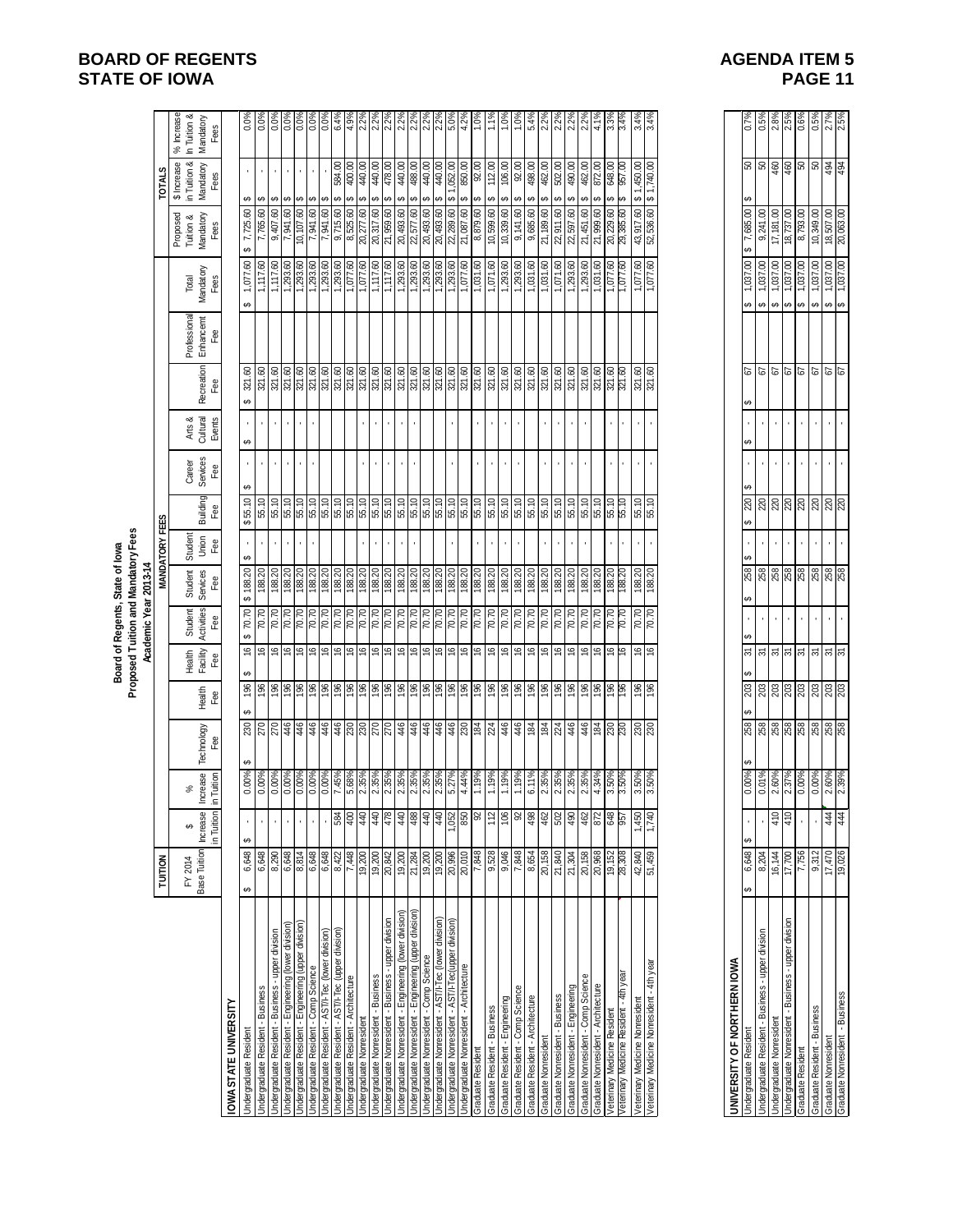# **Part-time Tuition and Mandatory Fees**

The Regent Policy Manual §8.02A directs that residents and nonresidents be charged the same tuition for 0 to 4 credit hours. A flat rate is charged to students taking 0 to 2 credit hours, with charges for 3 and 4 credits progressively higher but remaining the same for resident and nonresident students. Resident and nonresident rates are different for 5 credit hours and above, with the rate differential based on full-time tuition rates.

The intent of the policy is to encourage enrollment at the Regent universities on a part-time basis. Nonresidents in states bordering Iowa are encouraged to take Regent courses at the graduate study centers located in the Quad Cities, Sioux City, and Council Bluffs.

The proposed 2013-14 part-time tuition and fee rates for resident and nonresident undergraduate and graduate courses at the three universities are consistent with the proposed tuition and mandatory fee rates for full-time students.

Undergraduate and professional part-time tuition and mandatory fees are based on 12 credit hours, while graduate part-time rates are based on 9 credit hours.

The proposed mandatory fees for part-time students as well as summer semesters are assessed differently among the universities.

Student Health fees – All universities

 Full fee assessed to all students taking 5 or more hours per semester; for SUI, ISU and UNI; no fee assessed to student taking less than 5 credit hours.

Student Health Facility fees

- SUI full fee assessed to all students taking 5 or more hours per semester; no fee assessed to student taking less than 5 credit hours
- ISU full fee assessed to all students regardless of the number of credit hours taken
- UNI full fee assessed to all students taking 5 or more hours per semester; half of the fee assessed for 4 or fewer credit hours

### All other mandatory fees

For undergraduate students:

- SUI and ISU assessed at 75% of the full semester rates for 6 through 11 hours and at 50% for less than 6 credit hours
- UNI assessed at 75% of full semester rates for 9 through 11 credit hours, at 50% for 6 through 8 hours, and at 25% for less than 6 hours: exception – Building and Recreation fees assessed at full semester rates to all students taking 5 or more hours per semester and at 50% for less than 5 credit hours

For graduate students:

- SUI assessed at 75% of full semester rates for 4 through 8 hours and 50% for less than 4 credit hours
- ISU assessed at 75% of full semester rates for 5 through 8 hours and 50% for less than 5 credit hours
- UNI assessed at 75% of full semester rates for 7 and 8 hours, 50% for 5 and 6 hours, and 25% for less than 5 credit hours; exception – Building and Recreation fees assessed at full semester rates to all students taking 5 or more hours per semester and at 50% for less than 5 credit hours

Summer school

- SUI & ISU computer fees assessed at full semester rate; maximum of other fees at 50%
- UNI assessed at 75% of the full semester rate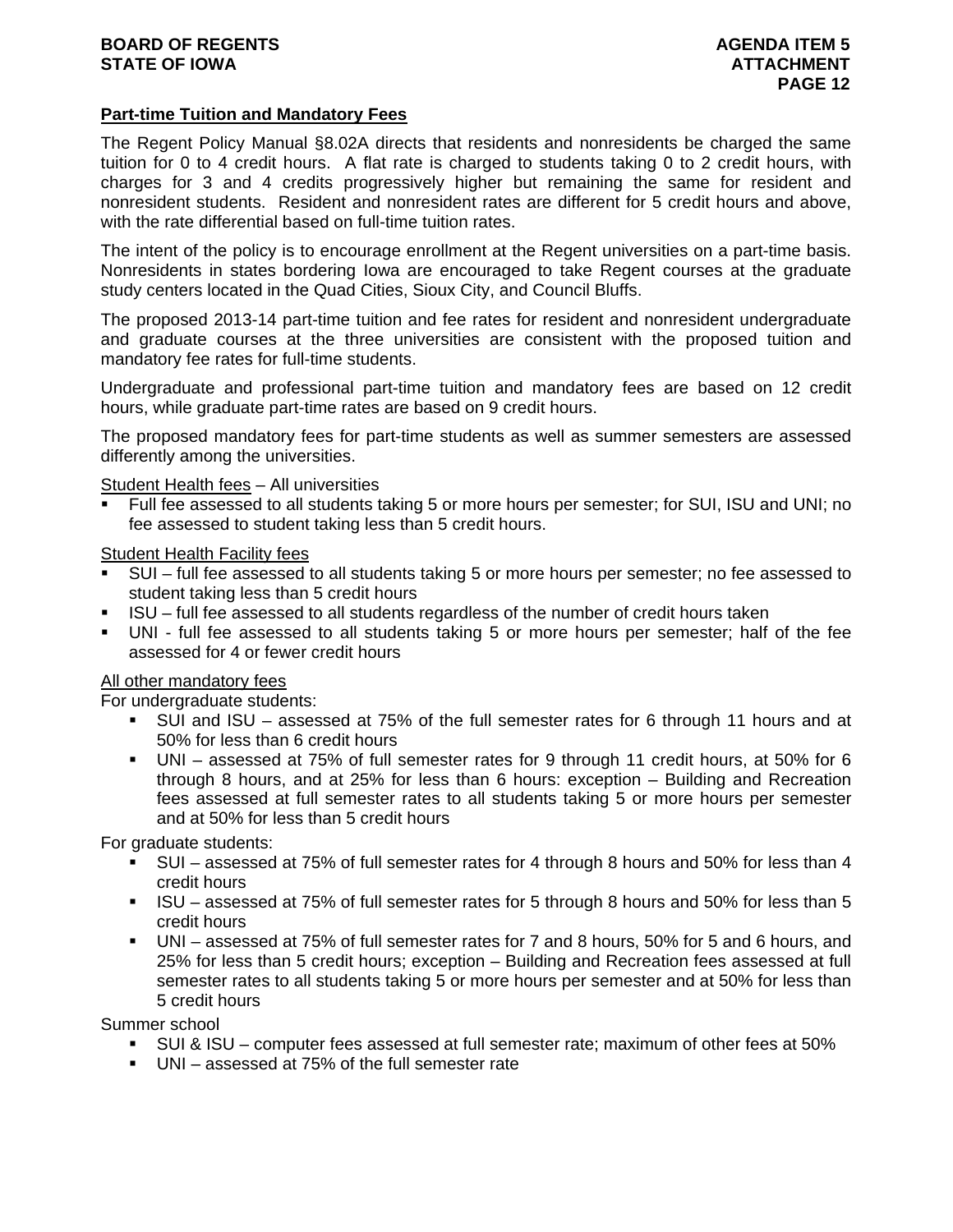# **BOARD OF REGENTS**<br> **BOARD OF REGENTS**<br> **BOARD OF IOWA**<br> **ATTACHMENT STATE OF IOWA**

|                 |          |        |          | Academic Year 2013-14 |            |          |          |            |          |
|-----------------|----------|--------|----------|-----------------------|------------|----------|----------|------------|----------|
|                 |          | SUI    |          |                       | <b>ISU</b> |          |          | <b>UNI</b> |          |
|                 |          | Mand.  |          |                       | Mand.      |          |          | Mand.      |          |
|                 | Tuition  | Fees   | Total    | Tuition               | Fees       | Total    | Tuition  | Fees       | Total    |
| $12+$ hours     |          |        |          |                       |            |          |          |            |          |
| (full semester) | 3,339.00 | 691.50 | 4,030.50 | 3,324.00              | 538.80     | 3,862.80 | 3,324.00 | 518.50     | 3,842.50 |
| 11 hours        | 3,069.00 | 548.50 | 3,617.50 | 3,047.00              | 431.25     | 3,478.25 | 3,047.00 | 454.00     | 3,501.00 |
| 10 hours        | 2,790.00 | 548.50 | 3,338.50 | 2.770.00              | 431.25     | 3,201.25 | 2,770.00 | 454.00     | 3,224.00 |
| 9 hours         | 2,511.00 | 548.50 | 3,059.50 | 2,493.00              | 431.25     | 2,924.25 | 2,493.00 | 454.00     | 2,947.00 |
| 8 hours         | 2,232.00 | 548.50 | 2,780.50 | 2,216.00              | 431.25     | 2,647.25 | 2,216.00 | 389.50     | 2,605.50 |
| 7 hours         | 1,953.00 | 548.50 | 2,501.50 | 1,939.00              | 431.25     | 2,370.25 | 1,939.00 | 389.50     | 2,328.50 |
| 6 hours         | 1,674.00 | 548.50 | 2,222.50 | 1,662.00              | 431.25     | 2,093.25 | 1,662.00 | 389.50     | 2,051.50 |
| 5 hours         | 1,395.00 | 405.00 | 1,800.00 | 1,385.00              | 323.00     | 1,708.00 | 1,385.00 | 325.00     | 1,710.00 |
| 4 hours         | 1,116.00 | 286.50 | 1,402.50 | 1,108.00              | 225.00     | 1,333.00 | 1,108.00 | 144.00     | 1,252.00 |
| 3 hours         | 837.00   | 286.50 | 1,123.50 | 831.00                | 225.00     | 1,056.00 | 831.00   | 144.00     | 975.00   |
| 0-2 hours       | 558.00   | 286.50 | 844.50   | 554.00                | 225.00     | 779.00   | 554.00   | 144.00     | 698.00   |

# **Proposed Undergraduate Per Hour Resident Tuition and Mandatory Fees Rates**

### **Proposed Graduate Per Hour Resident Tuition and Mandatory Fees Rates Academic Year 2013-14**

| AVUUVIIIIV TUUT LUTU TT |                     |            |                     |          |          |                     |          |          |
|-------------------------|---------------------|------------|---------------------|----------|----------|---------------------|----------|----------|
|                         | <b>SUI</b><br>Mand. |            | <b>ISU</b><br>Mand. |          |          | <b>UNI</b><br>Mand. |          |          |
|                         |                     |            |                     |          |          |                     |          |          |
| Tuition                 | Fees                | Total      | Tuition             | Fees     | Total    | Tuition             | Fees     | Total    |
|                         |                     |            |                     |          |          |                     |          |          |
| \$4.053.00              | 708.50              | \$4,761.50 | 3,924.00            | \$515.80 | 4,439.80 | 3,878.00            | \$518.50 | 4,396.50 |
| \$3,608,00              | 561.25              | \$4,169.25 | 3.488.00            | \$414.00 | 3.902.00 | 3.448.00            | \$454.00 | 3,902.00 |
| \$3.157.00              | 561.25              | \$3,718.25 | 3,052.00            | \$414.00 | 3,466.00 | 3.017.00            | \$454.00 | 3.471.00 |
| \$2,706.00              | 561.25              | \$3,267.25 | 2,616.00            | \$414.00 | 3.030.00 | 2.586.00            | \$389.50 | 2,975.50 |
| \$2,255,00              | 561.25              | \$2,816.25 | 2.180.00            | \$414.00 | 2.594.00 | 2.155.00            | \$389.50 | 2.544.50 |
| \$1,804.00              | 442.75              | \$2,246.75 | 1.744.00            | \$213.50 | 1,957.50 | 1,724.00            | \$144.00 | 1,868.00 |
| \$1,353.00              | 295.00              | \$1,648,00 | 1,308.00            | \$213.50 | 1.521.50 | 1,293.00            | \$144.00 | 1,437.00 |
| \$902.00                | 295.00              | \$1.197.00 | 872.00              | \$213.50 | 1.085.50 | 862.00              | \$144.00 | 1.006.00 |
|                         |                     |            |                     |          |          |                     |          |          |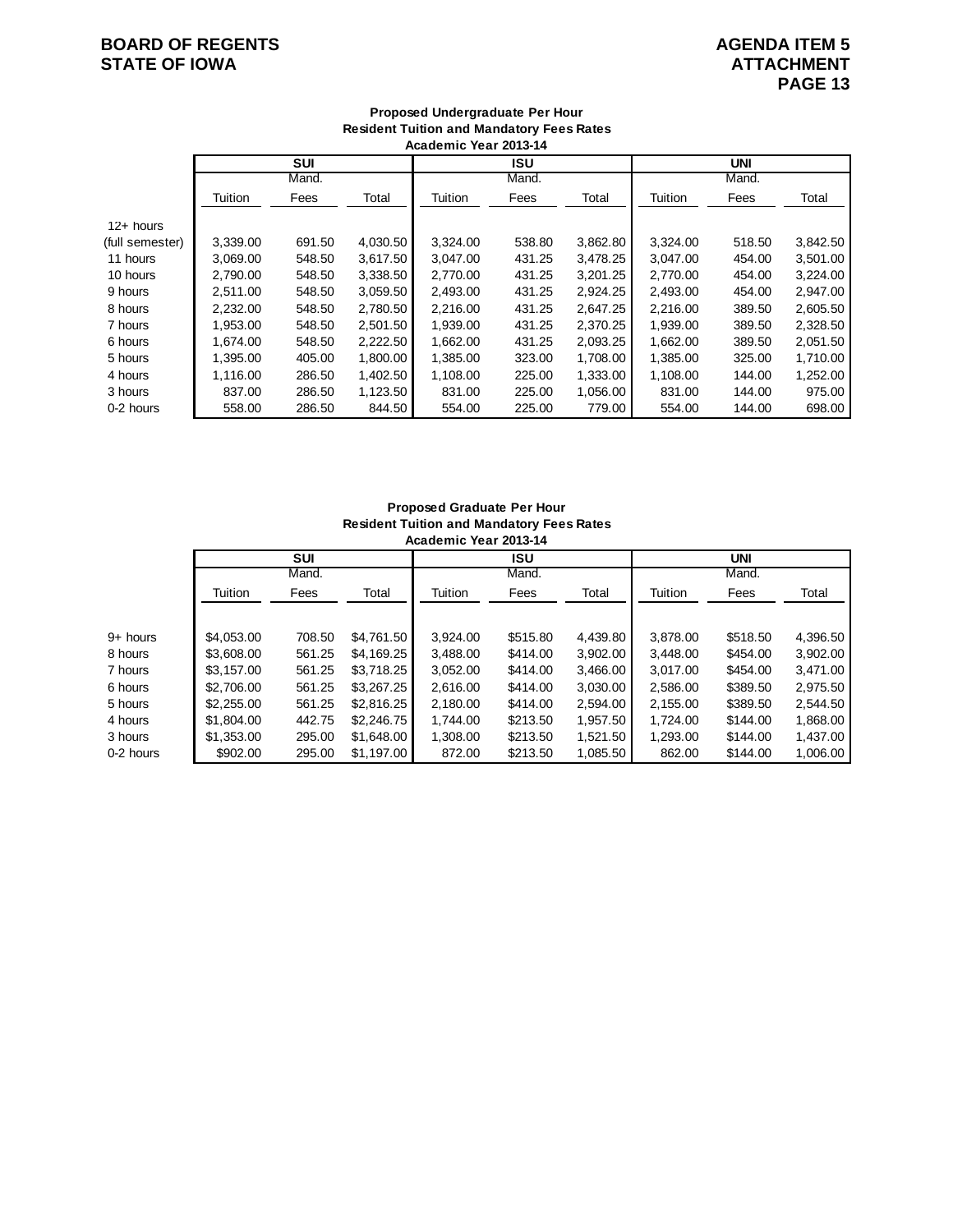# **BOARD OF REGENTS AGENERAL ITEM 5 AGENERAL ITEM 5 STATE OF IOWA** AND **ATTACHMENT ATTACHMENT**

## **Additional Information:**

### Board Tuition Policy

The Board tuition policy includes, in part:

The Board will use, as a benchmark in evaluating tuition and fee increases, an inflationary percentage range of the projected HEPI (Higher Education Price Index) as determined by the University of Iowa's Institute for Economic Research, in consultation with economists at Iowa State University and the University of Northern Iowa.

### Higher Education Price Index

HEPI measures the average relative level in the prices of a fixed market basket of goods and services purchased by colleges and universities through current educational and general expenditures excluding research. HEPI documents inflation affecting the higher education industry, allowing colleges and universities to specifically determine the increase in funding required each year to maintain real investment.

Since the Board determines tuition increases well in advance of the actual expenditure of funds, the Board has utilized inflation projections. The Institute for Economic Research at the University of Iowa prepares these projections, which include a range for HEPI.

| <b>HEPI Projections</b>                                         |               |        |  |  |
|-----------------------------------------------------------------|---------------|--------|--|--|
|                                                                 | Range         | Median |  |  |
| FY 2010                                                         | $4.2 - 5.6%$  | 0.9%   |  |  |
| FY 2011                                                         | $1.8 - 3.5%$  | 2.3%   |  |  |
| FY 2012**                                                       | $2.8 - 4.1\%$ | 1.7%   |  |  |
| FY 2013**                                                       | $1.7 - 3.1\%$ | 2.4%   |  |  |
| FY 2014**                                                       | $1.8 - 3.4%$  | 2.6%   |  |  |
| Range is the original projection; Median is actual unless noted |               |        |  |  |
| Projected                                                       |               |        |  |  |

### Peer Groups

The following table and those on the next two pages represent comparative analyses with the Board-established peer groups; ten other universities are represented in each of the Regent universities peer comparison groups.

| <b>Regent Undergraduate</b>  |          |                             |  |  |  |
|------------------------------|----------|-----------------------------|--|--|--|
| <b>Tuition and Fees</b>      |          |                             |  |  |  |
| 2012-13 Academic Year        |          |                             |  |  |  |
|                              |          | <b>Resident Nonresident</b> |  |  |  |
| University of Iowa           | \$8,057  | \$26,279                    |  |  |  |
| SUI Peer Group Average *     | \$11,290 | \$29,517                    |  |  |  |
| \$ from Peer Group Average   | \$3,233  | \$3,238                     |  |  |  |
| % of Peer Group Average      | 71.4%    | 89.0%                       |  |  |  |
| <b>Iowa State University</b> | \$7,726  | \$19,838                    |  |  |  |
| ISU Peer Group Average *     | \$11,216 | \$27,066                    |  |  |  |
| \$ from Peer Group Average   | \$3,490  | \$7,228                     |  |  |  |
| % of Peer Group Average      | 68.9%    | 73.3%                       |  |  |  |
| University of Northern Iowa  | \$7,635  | \$16,721                    |  |  |  |
| UNI Peer Group Average *     | \$9,470  | \$18,905                    |  |  |  |
| \$ from Peer Group Average   | \$1,835  | \$2,184                     |  |  |  |
| % of Peer Group Average      | 80.6%    | 88.4%                       |  |  |  |

\*Averages exclude Regent institutions.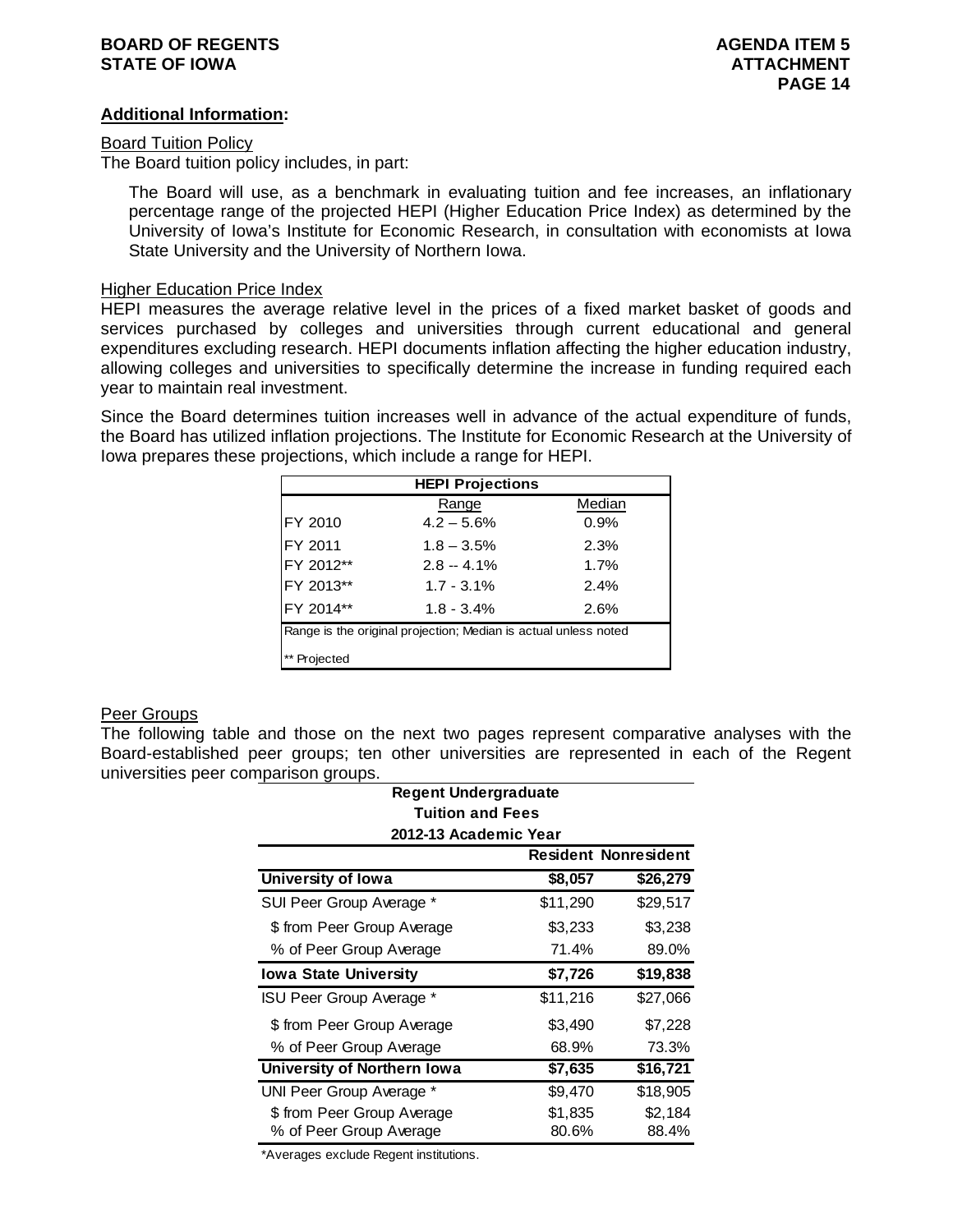

**Peer Group Comparisons of 2012-13 Undergraduate Resident Tuition and Fees**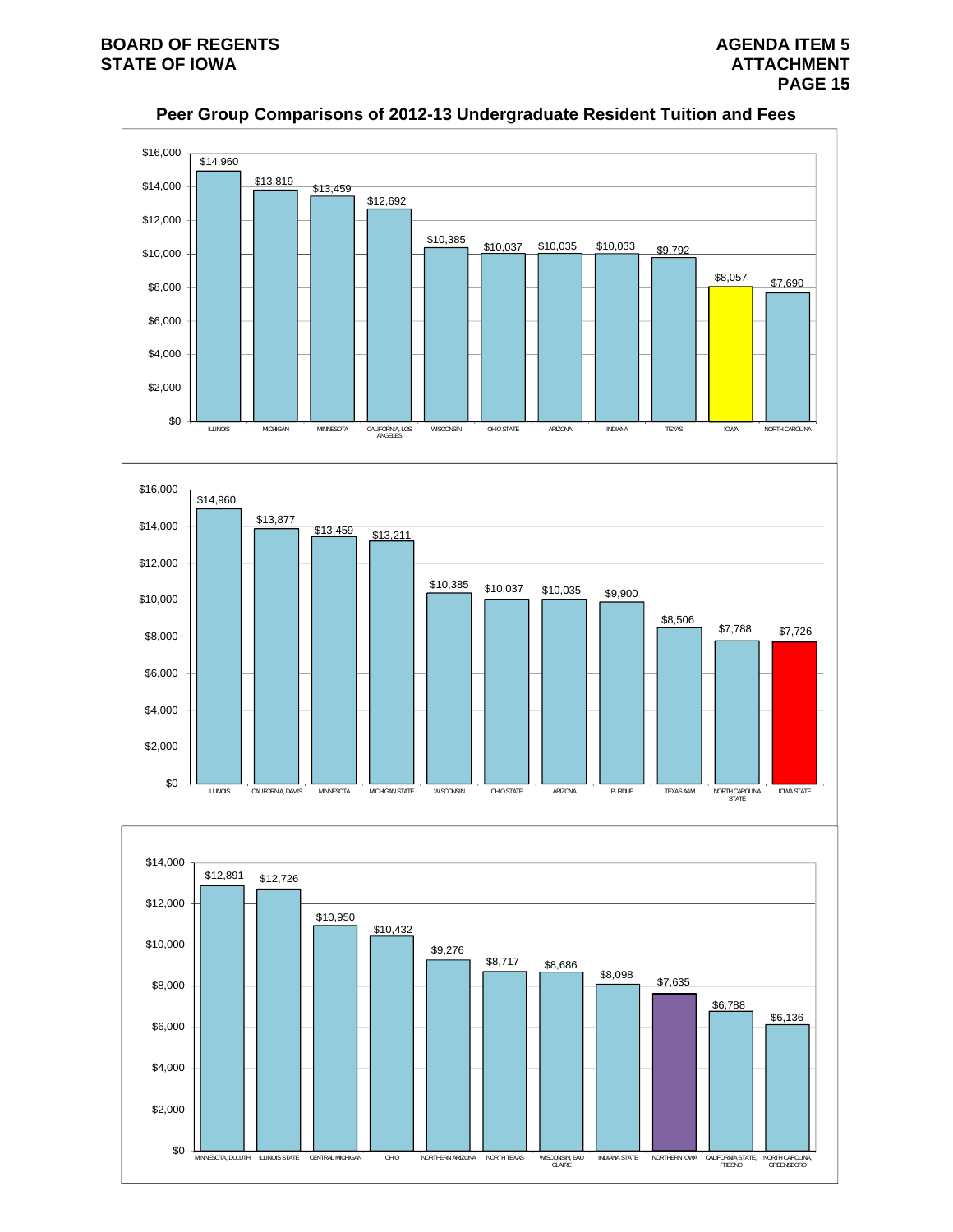

# **Peer Group Comparisons of 2012-13 Undergraduate Nonresident Tuition and Fees**